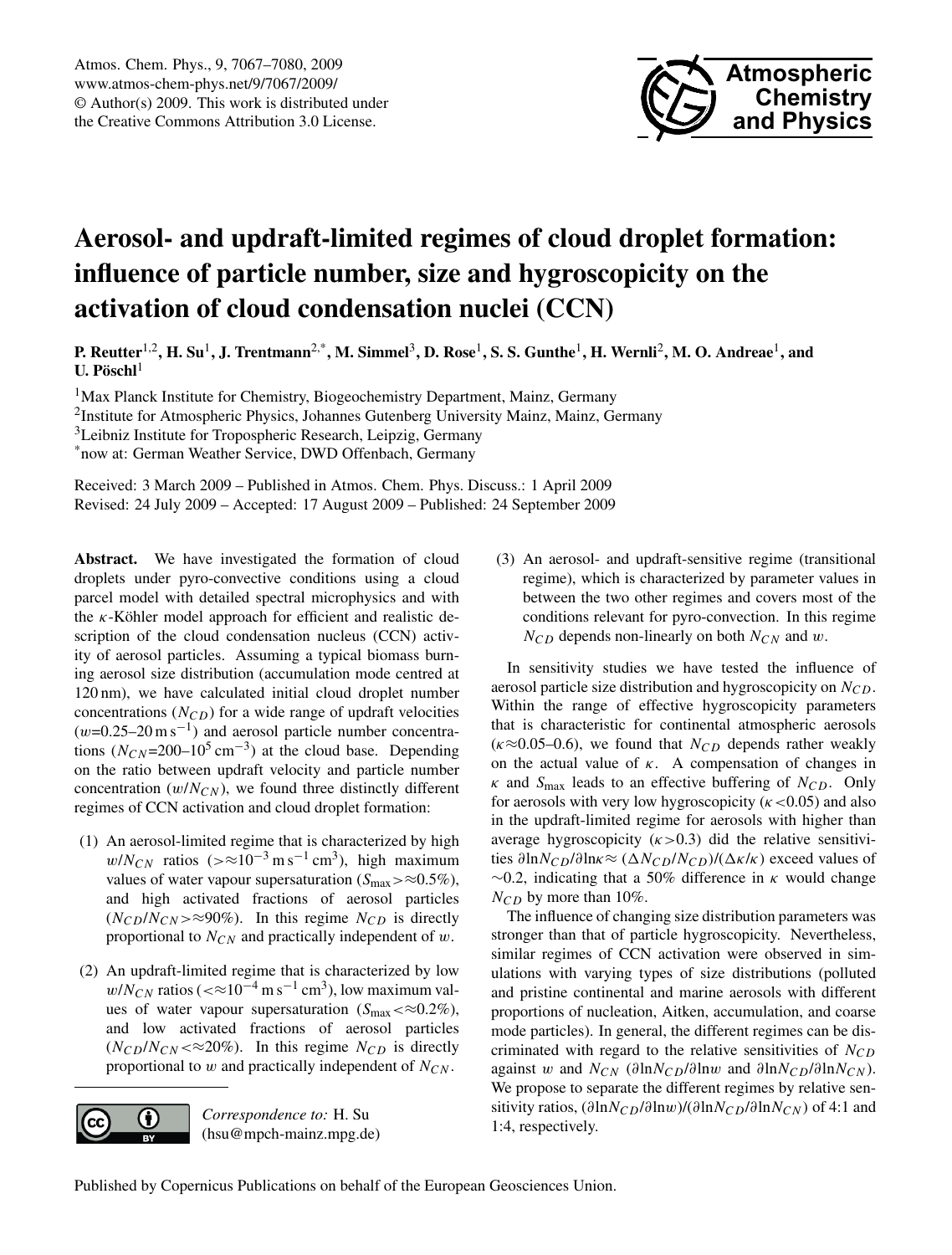The results of this and related studies suggest that the variability of initial cloud droplet number concentration in convective clouds is mostly dominated by the variability of updraft velocity and aerosol particle number concentration in the accumulation and Aitken mode. Coarse mode particles and the variability of particle composition and hygroscopicity appear to play major roles only at low supersaturation in the updraft-limited regime of CCN activation  $(S_{\text{max}} < 0.2\%)$ .

# **1 Introduction**

Clouds cover about 60% of the Earth's surface and have a strong influence on the global radiative balance, water cycle and climate (IAPSAG, 2007; IPCC, 2007). Deep convective clouds play an important role in the vertical redistribution of energy and moisture, especially in the tropics (Wang, 2003; Jiang et al., 2004). At mid-latitudes, deep convection is often associated with heavy rain events and severe weather. Hence, modifications of convective cloud properties can affect weather and climate on local and global scales (Rosenfeld, 2006).

A crucial factor for the dynamical and microphysical evolution of clouds is the activation of aerosol particles as cloud condensation nuclei (CCN), i.e., their hygroscopic growth into aqueous droplets that can freely grow by condensation of water vapor. Enhancing the number of aerosol particles that can serve as CCN generally leads to more and smaller cloud droplets at cloud base. It is well established that for shallow clouds, the precipitation efficiency is reduced when the aerosol concentration increases (e.g. Rosenfeld et al., 2000; Penner et al., 2004; Andreae and Rosenfeld, 2008). For deep convective clouds, the consequences of enhanced aerosol concentration are nonlinear and depend strongly on meteorological parameters (e.g. Khain et al., 2008; Rosenfeld et al., 2008).

Transport through deep convective clouds has been identified as a relevant source for upper tropospheric/lower stratospheric (UT/LS) aerosol (e.g. Andreae et al., 2001; Wang, 2003; Luderer et al., 2006). The number of aerosol particles released into the UT/LS region depends on the number of activated aerosol particles and on the microphysical evolution of deep convective clouds (nucleation and precipitation scavenging), which, in turn, is also modified by aerosol activation at cloud base.

Pyro-convection, i.e., deep convective clouds that form above wildfires, is one of the most extreme forms of atmospheric deep convection. Observational and modeling studies have shown the extraordinary dynamical and microphysical properties of deep pyro-clouds (e.g. Fromm and Servranckx, 2003; Fromm et al., 2005; Trentmann et al., 2006; Rosenfeld et al., 2007) and their ability to transport substantial amounts of aerosol into the UT/LS (Fromm et al., 2005; Luderer et al., 2007). However, the relevant processes in pyro-clouds, including CCN activation at the cloud base, are not yet fully characterized and understood.

The main parameters governing CCN activation and initial cloud droplet growth are the number, size and hygroscopicity of aerosol particles as well as the updraft velocity at the cloud base and the resulting water vapour supersaturation. In most earlier studies of cloud droplet formation, the number concentration of aerosol particles did not exceed  $10^4 \text{ cm}^{-3}$ (e.g. Hjelmfelt et al., 1978; Hegg, 1999; Nenes et al., 2001; Feingold, 2003; Lance et al., 2004; Lohmann et al., 2004; Ervens et al., 2005; Segal and Khain, 2006; Kivekas et al., 2008; Cubison et al., 2008; Altaratz et al., 2008). This is realistic for regions with low or moderate air pollution, but in biomass burning plumes the aerosol particle number concentrations can reach up to  $\sim 10^5$  cm<sup>-3</sup> (Andreae et al., 2004; Reid et al., 2005; Janhäll et al., 2009).

To investigate and characterize the process of CCN activation in convective clouds, we have performed cloud parcel model simulations for a wide range of conditions, including the high updraft velocities and aerosol particle number concentrations observed over wildfires  $(0.25-20 \text{ m s}^{-1})$ ,  $200-10^5$  cm<sup>-3</sup>). Moreover, we have implemented and tested the  $\kappa$ -Köhler model approach as an efficient and realistic new way of describing the CCN activity of aerosol particles with complex chemical composition as emitted from biomass burning (Petters and Kreidenweis, 2007; Pöschl et al., 2009), rather than using unrealistic surrogate species like sodium chloride (e.g., Segal and Khain, 2006).

In Sect. 2 of this paper we describe the applied cloud parcel and Köhler models (hygroscopicity parameter and osmotic coefficient formalisms), and we present the results of test calculations performed for comparison and validation against an alternative cloud parcel model with spectral microphysics (Segal and Khain, 2006). In Sect. 3 we present and discuss the results of model calculations exploring the dependence of cloud droplet number concentration on updraft velocity and aerosol particle number concentration as well as particle size and hygroscopicity.

## **2 Methods**

## **2.1 Cloud parcel model**

The cloud parcel model used in this study has been developed by Simmel et al. (2002) and contains a detailed spectral description of cloud microphysics (Simmel and Wurzler, 2006; Diehl et al., 2006, 2007). Based on a given dry aerosol size distribution, the model initially calculates the equilibrium aerosol size distribution at the relative humidity prescribed for the start of the simulation. As the air parcel rises with a prescribed vertical velocity, the model simulates the expansion and cooling of air as well as the resulting changes in relative humidity and the related hygroscopic growth of aerosol particles and further condensational growth of cloud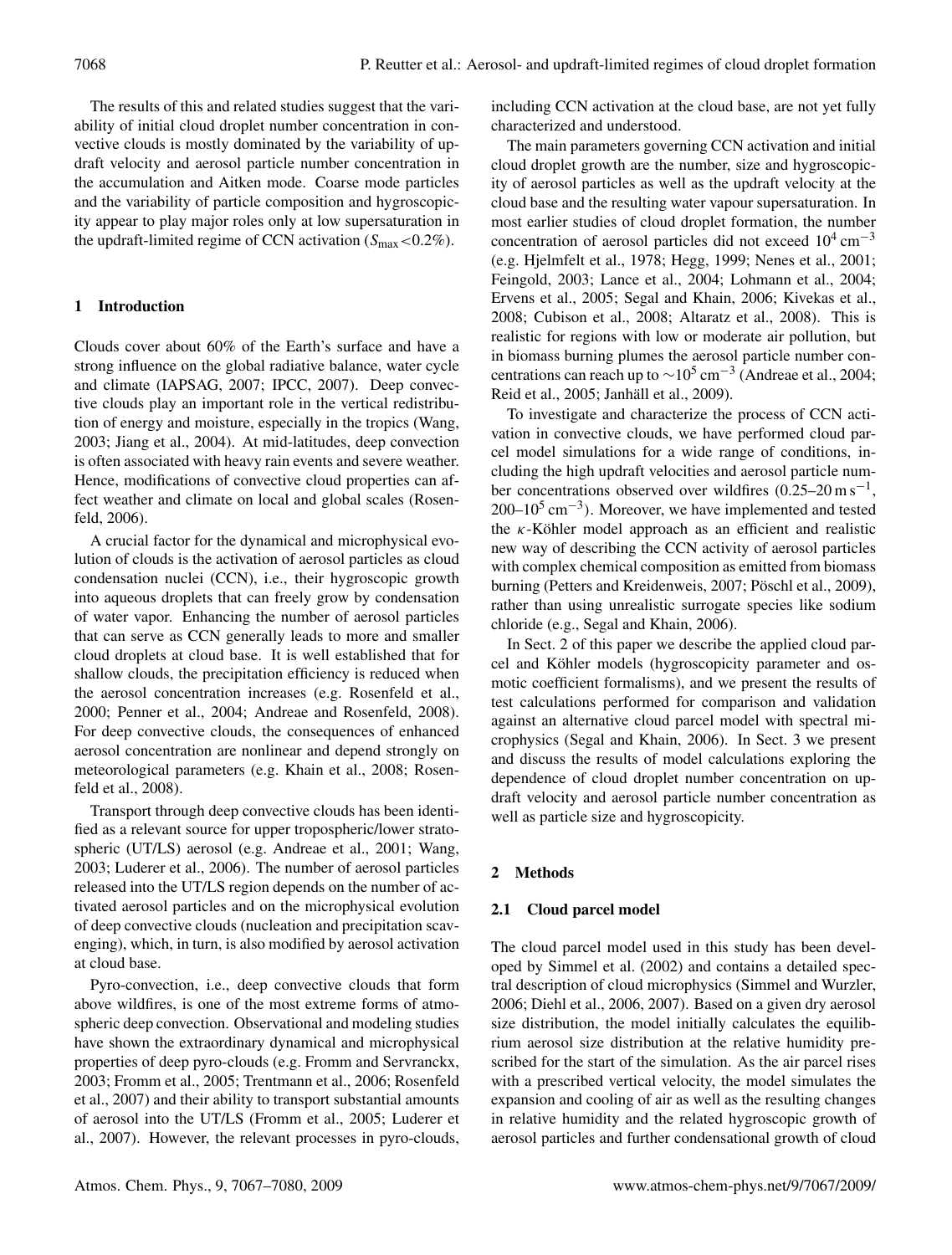droplets. Collision-coalescence and entrainment processes were not included in our simulations, which are focused on CCN activation and initial growth of cloud droplets at the cloud base. Model test runs including collision-coalescence showed that coagulation can indeed be neglected at the early stages of cloud evolution investigated in this study (relative deviations  $\leq 1\%$ ).

Particle growth rates were calculated according to the following equation (Pruppacher and Klett, 1997; Simmel and Wurzler, 2006):

$$
\frac{dm}{dt} = \frac{4\pi r \left(s_{\infty} - s_{eq}\right)}{\left(\frac{L_V}{R_V T} - 1\right) \frac{L_V}{K^* T} + \frac{R_V T}{e_{s,w}(T) D^*}}
$$
(1)

where *m* is the particle mass, *t* the simulation time,  $L_V$  the latent heat of condensation  $(2.50078 \times 10^6 \,\text{J\,kg}^{-1})$ ,  $R_V$  the gas constant for water vapor  $(461.5 \text{ J kg}^{-1} \text{ K}^{-1})$ ,  $K^*$  the modified thermal conductivity of air (W m<sup>-1</sup> K<sup>-1</sup>),  $e_{s,w}$  the saturation water vapor pressure,  $D^*$  the modified diffusion coefficient for water vapor in air  $(m^2 s^{-1})$ ,  $s_{\infty}$  the saturation ratio of the surrounding air and  $s_{eq}$  the equilibrium water vapor saturation ratio at the particle/air interface. For more details and parameterizations of  $K^*$  and  $D^*$  see Simmel and Wurzler 2006.

Both aerosol particle and cloud droplet size and growth are described on a common spectral grid. The simulations presented here were carried out using 264 logarithmically equidistant bins between 1 nm and 3.5 mm and a time step of *dt*=0.01 s. The weighting coefficient for the redistribution of mass between the size bins after each time step was set to  $a=0.6$  (Simmel and Wurzler, 2006). The prognostic parameters include liquid water mass and particle number for each size bin.

The input parameters required to initialize the simulations are: (1) the initial meteorological conditions (temperature, pressure, relative humidity); (2) the updraft velocity of the air parcel; (3) the dry aerosol particle number size distribution; and (4) a set of parameters characterizing the hygroscopicity of the particle material according to Köhler theory (effective hygroscopicity parameter,  $\kappa$ , or a combination of stoichiometric dissociation coefficient and osmotic coefficient,  $v_s \Phi_s$ ; see Sect. 2.2).

All model simulations were initialized with a temperature of 285.20 K, a pressure of 950 hPa, and a relative humidity of 95% (Simmel and Wurzler, 2006). They were carried through with a constant vertical velocity  $(w)$ , and stopped upon reaching a liquid water content (LWC) of  $0.8 \text{ g kg}^{-1}$ . In different runs the vertical velocity  $(w)$ , initial aerosol particle number concentration  $(N_{CN})$ , size distribution, and hygroscopicity parameter were varied as detailed below.

The highest value of the water vapor supersaturations calculated in the course of each simulation ( $S=(s_{\infty}-1)$  100%) was reported as the maximum supersaturation  $S_{\text{max}}$  (for an exemplary profile of S see Fig. 1). The cloud droplet number concentrations  $(N_{CD})$  and activated particle fractions  $(N_{CD}/N_{CN})$  reported below were determined from the model output at the end of the simulation. Particles were counted as cloud droplets when the diameter is equal or larger than the critical droplet diameter corresponding to the water vapor saturation ratio in the modeled air parcel  $(s=1+S/(100\%)$ ) of each parcel model run (Seinfeld and Pandis, 2006;  $D_{\text{wet},c} = \frac{2A}{3 \ln s_c}$  with  $A = \frac{4\sigma_{\text{sol}} M_w}{RT \rho_w}$  using  $s_c = s$ ;  $D_{\text{wet},c}$  is the critical droplet diameter,  $s_c$  is the critical water vapor supersaturation ratio,  $\sigma_{sol}$  is the surface tension of solution droplet,  $M_w$  is the molar mass of water and  $\rho_w$  is the density of pure water). Under the model conditions investigated in this study (constant updraft, no entrainment, no coagulation), the results are the same when using the maximum value or the final value of supersaturation for the calculation of  $D_{\text{wet},c}$ . Different approaches of cloud droplet counting are required and will be discussed in follow-up studies including coagulation, entrainment and variable updraft velocities.

# 2.2 Köhler models

According to Köhler theory (Köhler, 1936), the equilibrium water vapor saturation ratio  $s_{eq}$  is given by

$$
s_{eq} = a_w \cdot Ke \tag{2}
$$

where  $a_w$  denotes the water activity or Raoult term, and  $Ke$ is the Kelvin term. In this study we have tested two different approaches of describing the influence of aerosol chemical composition and hygroscopicity on  $a_w$ : an effective hygroscopicity parameter  $(\kappa)$  Köhler model (Petters and Kreidenweis, 2007; Kreidenweis et al., 2009; Pöschl et al., 2009) and an osmotic coefficient (OS) reference model (Robinson and Stokes, 1959) which is more accurate but also more complex as detailed by Rose et al. (2008a). In the OS Köhler model,  $a_w$  is given by

$$
a_w = \exp(-\nu_s \Phi_s \mu_s M_w) \tag{3}
$$

where  $v_s$ ,  $\Phi_s$  and  $\mu_s$  are the stoichiometric dissociation number, osmotic coefficient and molality of the aerosol particle material (solute), respectively, and  $M_w$  is the molar mass of water. In the test simulations for sodium chloride particles (Sect. 2.3), we have used  $v_s$ =2 and the parameterization of Pitzer and Mayorga (1973) for  $\Phi_s$  (OS1 model of Rose et al., 2008a). In the  $\kappa$ -Köhler model  $a_w$  is given by

$$
a_w = \frac{1}{1 + \kappa \frac{V_s}{V_w}}\tag{4}
$$

where  $\kappa$  is the effective hygroscopicity parameter or Raoult parameter, respectively (Petters and Kreidenweis, 2007; Mikhailov et al., 2009; Pschl et al., 2009).  $V_s$  is the volume of dry particulate matter  $(V_s = \frac{4}{3}\pi \cdot r_s^3)$ , with  $r_s$  the radius of the particles), and  $V_w$  is the volume of water in the aqueous particle/droplet  $(V_w = \frac{4}{3}\pi \cdot r_w^3)$ , with  $r_w$  the radius of the wet fraction). Characteristic values of  $\kappa$  are 0 for completely insoluble particles,  $0.6$  for  $(NH_4)$ <sub>2</sub>SO<sub>4</sub> and 1.28 for NaCl (Petters and Kreidenweis, 2007; Rose et al., 2008a). The hygroscopicity parameters of biomass burning aerosols range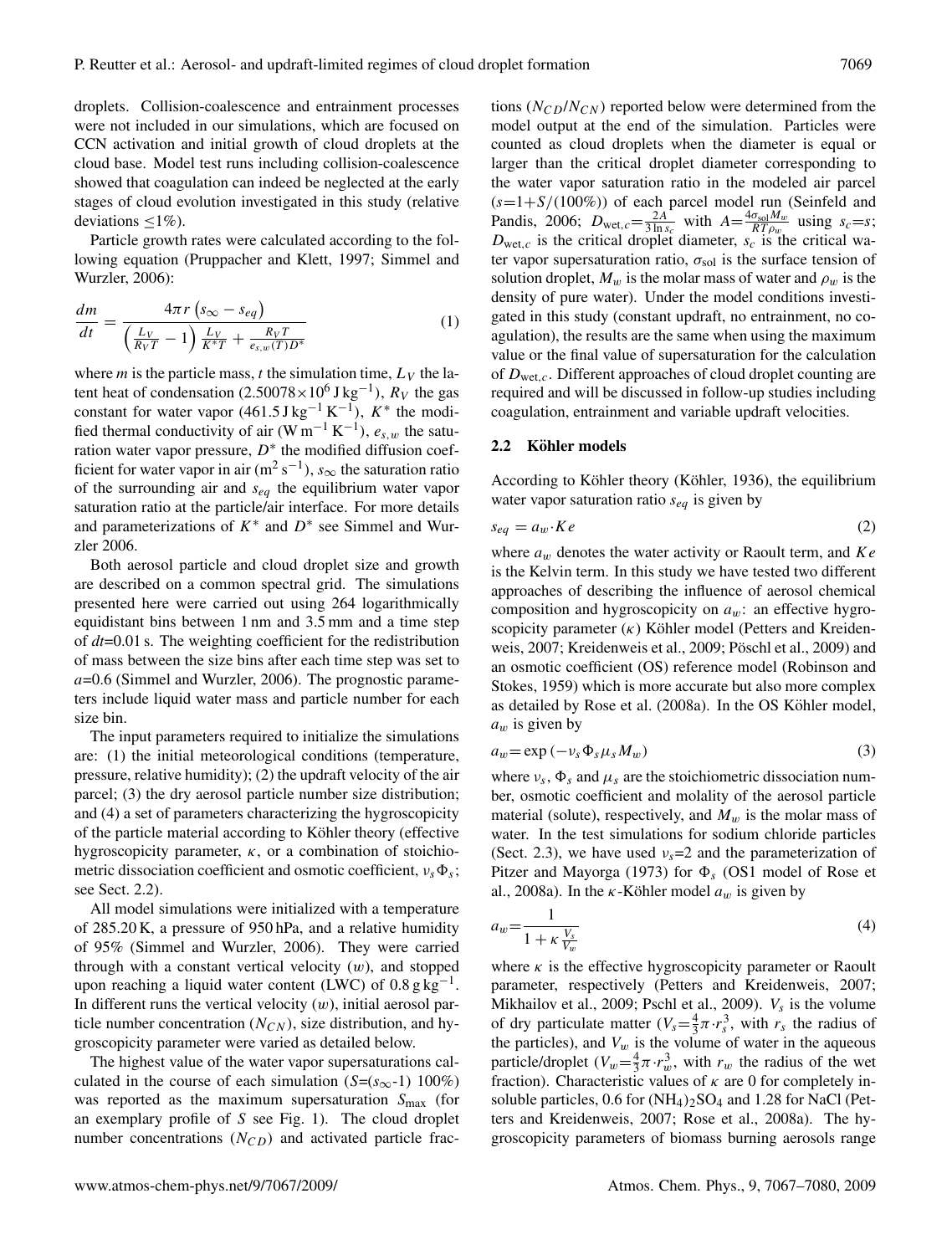

**Fig. 1.** Exemplary vertical profiles of (a) water vapor supersaturation (S, %) and (b) cloud droplet number concentration ( $N_{CD}$ , cm<sup>-3</sup>) simulated with different Köhler model approaches: osmotic coefficient model (red lines),  $\kappa$ -Köhler model with constant  $\kappa$  (black lines) and κ-Köhler model with  $\kappa$  dependent on solute molality,  $\mu_s$  (open circles and crosses). The updraft velocity was set to  $w=1.5$  m s<sup>-1</sup> (solid lines or open circles) or  $w=3.0 \text{ m s}^{-1}$  (dashed lines or crosses), and the initial aerosol particle number concentration was set to  $N_{CN}$ =3000 cm<sup>-3</sup> with particle properties as specified by Segal and Khain (2006).

from 0.01 for freshly emitted smoke containing mostly soot particles (unpublished data from M. O. Andreae, 2007 and S. Kreidenweis, 2007) to 0.55 for aerosol from grass burning, and the average value of  $\kappa$  in polluted continental air is 0.3±0.1 (Andreae and Rosenfeld, 2008; Rose et al., 2008b; Pöschl et al., 2009).

In test simulations for sodium chloride particles (Sect. 2.3), we have used  $\kappa=1.28$  and  $\rho_s=2165 \text{ kg m}^{-3}$ (EH1 model of Rose et al., 2008a). For the simulation of real atmospheric aerosols from biomass burning we have used  $\kappa$ =0.2 (Rose et al., 2008b) and  $\rho_s$ =1300 kg m<sup>-3</sup> The Kelvin term was described by

$$
Ke = \exp\left(\frac{2\sigma_{\text{sol}}}{R_V T \rho_w r_{\text{wet}}}\right) \tag{5}
$$

where  $\sigma_{\text{sol}}$  and  $r_{\text{wet}}$  are the surface tension and radius of the aqueous particle/droplet respectively.  $R_V$ =461.5 J kg<sup>-1</sup> K<sup>-1</sup> and  $\rho_w$ =1000 kg m<sup>-3</sup> are the specific gas constant and density of water and  $T$  is the temperature. In the test simulations for sodium chloride particles (Sect. 2.3) using the OS Köhler model and the  $\kappa$ -Köhler model,  $\sigma_{\text{sol}}$  was calculated by a parameterization (Pruppacher and Klett, 1997). In other simulations using the  $\kappa$ -Köhler model,  $\sigma_{\text{sol}}$  was set to 0.072 J m<sup>-2</sup> (Petters and Kreidenweis, 2007).

# **2.3 Model validation**

To validate the cloud parcel model after implementation of the  $\kappa$ -Köhler approach, we have compared it against simulations with the OS Köhler model and against the results of an alternative cloud parcel model using sodium chloride particles as a surrogate for atmospheric aerosols (Segal and Khain, 2006).

The influence of the different Köhler model approaches was evaluated in test simulations for two cloud base updraft velocities  $(w=1.5 \text{ m s}^{-1}$  and  $3.0 \text{ m s}^{-1})$  with a total aerosol particle number concentration of  $N_{CN}$ =3000 cm<sup>-3</sup> and a log-normal size distribution as specified by Segal and Khain (2006) with a geometric mean diameter of 60 nm and a standard deviation of  $\sigma_g$ =1.35. Figure 1 shows that the maximum supersaturations  $(S_{\text{max}})$  as well as the cloud droplet number concentrations  $(N_{CD})$  determined with the  $\kappa$ -Köhler model using  $(k=1.28)$  were slightly lower than with the OS reference model. The differences were caused by the different approaches of calculating water activity. To obtain equivalent water activities, i.e.  $a_w(OS)=a_w(\kappa)$ , we expressed  $\kappa$  as a function of  $\mu_s$  (Rose et al., 2008a).

$$
\kappa = f(\mu_s) = (\exp(v_s \Phi_s \mu_s M_w) - 1) \frac{V_w}{V_s}
$$
 (6)

Figure 2 illustrates the dependence of  $\kappa$  on  $\mu_s$  for sodiam chloride. Using  $\kappa = f(\mu_s)$ , the cloud parcel model produced the exact same results with the  $\kappa$ -Köhler model as with the OS reference model (Fig. 1), demonstrating the equivalence of the two model formulations. Additional tests with typical particle size distributions of urban aerosols (Su et al., 2009) showed similar deviations in  $S_{\text{max}}$  and  $N_{CD}$  for constant  $\kappa = 1.28$  and no deviations with  $\kappa = f(\mu_s)$ .

The validity of the cloud parcel model with the  $\kappa$ -Köhler approach was also confirmed by further model simulations with  $N_{CN}$ =800–3600 cm<sup>-3</sup> and w=0.5–3.5 m s<sup>-1</sup> with a  $\kappa$ of 1.28 representing NaCl. The resulting cloud droplet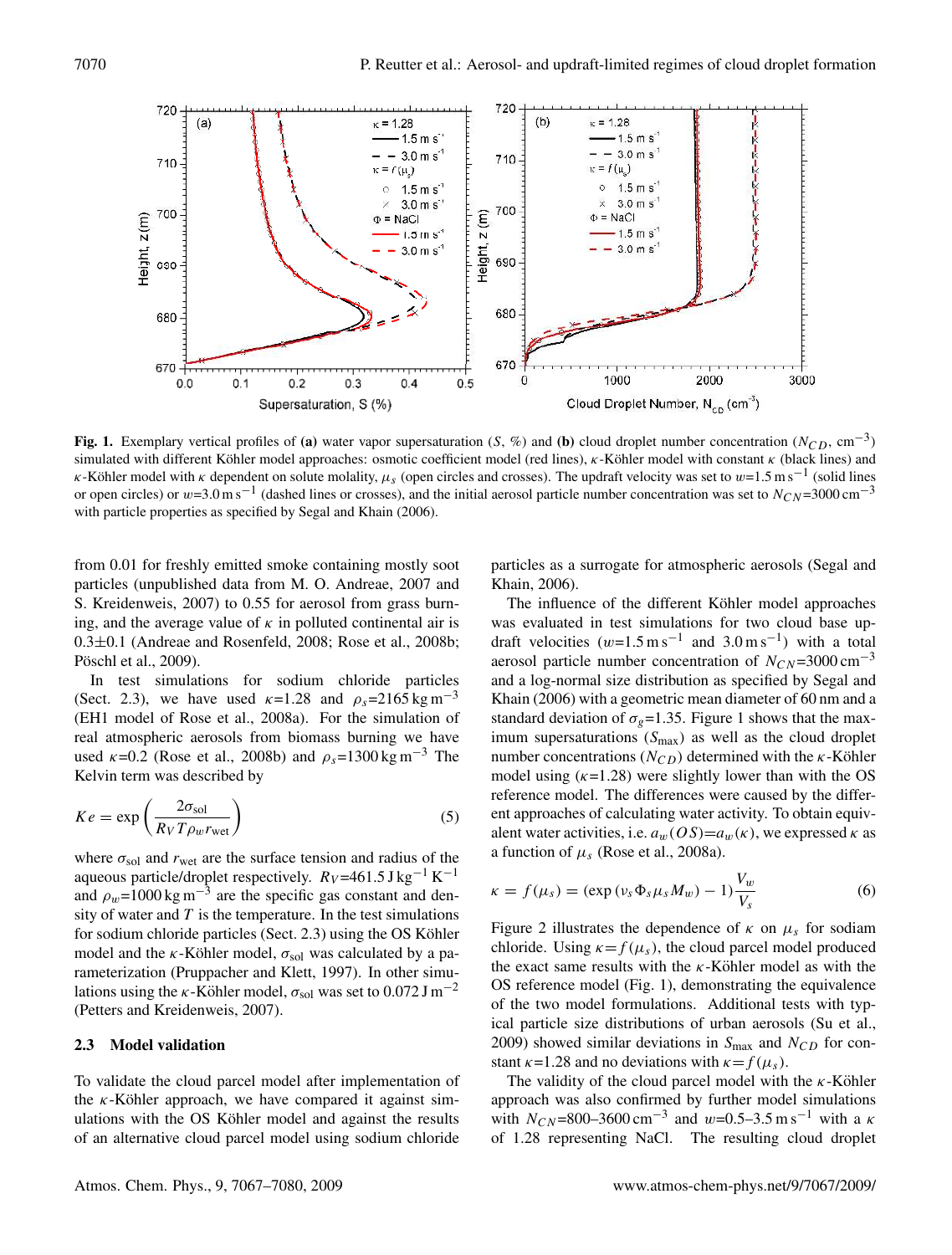

**Fig. 2.** Dependence of the effective hygroscopicity parameter  $\kappa$  on solute molality for sodium chloride ( $\kappa = f(\mu_s)$ , Sect. 2.3, Eq. 6.)

concentrations shown in Fig. 3 are in fair agreement with the results of Segal and Khain (2006, Fig. 6f) who investigated CCN activation with an alternative air parcel model with spectral description of warm cloud microphysics. At low  $N_{CN}$ , the cloud droplet number concentrations were up to ∼15% higher in our model, but at high  $N_{CN}$  they were essentially the same as in Segal and Khain (2006, Fig. 6f).

## **3 Results and discussion**

#### **3.1 Different regimes of CCN activation**

To probe and characterize the influence of aerosol particle number concentration and updraft velocity on CCN activation and droplet formation at the base of pyro-convective clouds, we have performed cloud parcel model simulations assuming a mono-modal particle size distribution characteristic for young biomass burning aerosols. The dry particle size distribution is determined by an accumulation mode with a count median or geometric mean diameter of  $D_g=120 \text{ nm}$ , a geometric standard deviation of  $\sigma_g$ =1.5 (Reid et al., 2005; Janhäll et al., 2009), and the hygroscopic properties are described by an effective hygroscopicity parameter of 0.2 (Andreae and Rosenfeld, 2008; Rose et al., 2008b; Pöschl et al., 2009). The effects of variations in hygroscopicity will be addressed below (Sect. 3.2). In a series of 961 model runs the updraft velocity and the initial number concentration of aerosol particles have been varied systematically over the range of  $w=0.25-20 \text{ m s}^{-1}$  and  $N_{CN}=0.2-100\times10^3 \text{ cm}^{-3}$ .

Figure 4 shows the number concentration of cloud droplets,  $N_{CD}$ , that are formed at the cloud base as a function of w and  $N_{CN}$ . Note, that  $N_{CN}$  as used in this study effectively corresponds to  $N_{CN,30}$ , i.e. the number of aerosol particles larger than 30 nm. The corresponding activated frac-



**Fig. 3.** Cloud droplet number concentrations  $(N_{CD}, \text{ cm}^{-3})$ ; isolines) calculated as a function of updraft velocity  $(w, m s^{-1})$  and initial aerosol particle number concentration  $(N_{CN}, \text{ cm}^{-3})$  with particle properties as specified by Segal and Khain (2006).

tions of aerosol particles and the maximum water vapor supersaturations reached in the ascending air masses  $(S_{\text{max}})$  are shown in Figs. 5 and 6, respectively.

The  $N_{CD}$  isolines (isopleths) shown in Fig. 4 exhibit three distinctly different regimes of CCN activation and cloud droplet formation: (1) an aerosol-limited regime in the upper left sector of the plot; (2) an updraft-limited regime in the lower right sector; and (3) an aerosol- and updraft-sensitive regime (transitional regime) along the diagonal from the lower left to the upper right corner (ridge of  $N_{CD}$  isopleths). Note that the appearance of the cloud droplet isopleth plot is similar to that of the ozone isopleth plots which are widely used in atmospheric chemistry to distinguish and describe the so-called  $NO<sub>x</sub>$ - and VOC-limited regimes of ozone production and concentration (Seinfeld and Pandis, 2006, p. 236).

The aerosol-limited regime of CCN activation is characterized by a relatively high ratio between the updraft velocity and particle number concentration  $(w/N_{CN} > \approx 10^{-3} \text{ m s}^{-1}/(\text{cm}^{-3})$ , Fig. 4), by a high activated fraction of aerosol particles  $(N_{CD}/N_{CN} > \approx 90\%$ , Fig. 5), and by high maximum values of water vapor supersaturation  $(S_{\text{max}} > 0.5\%, \text{ Fig. 6})$ . In this regime,  $N_{CD}$  is directly proportional to  $N_{CN}$  (∂ $N_{CD}/\partial N_{CN} \approx 1$ ) and practically independent of  $w$  (isolines parallel to  $y$ axis;  $\partial N_{CD}/\partial w \approx 0$ ). The high updraft velocities lead to maximum supersaturations large enough to activate nearly all aerosol particles except very small ones at the lower end of the size-distribution (critical dry diameter of CCN activation $\ll \approx 60$  nm).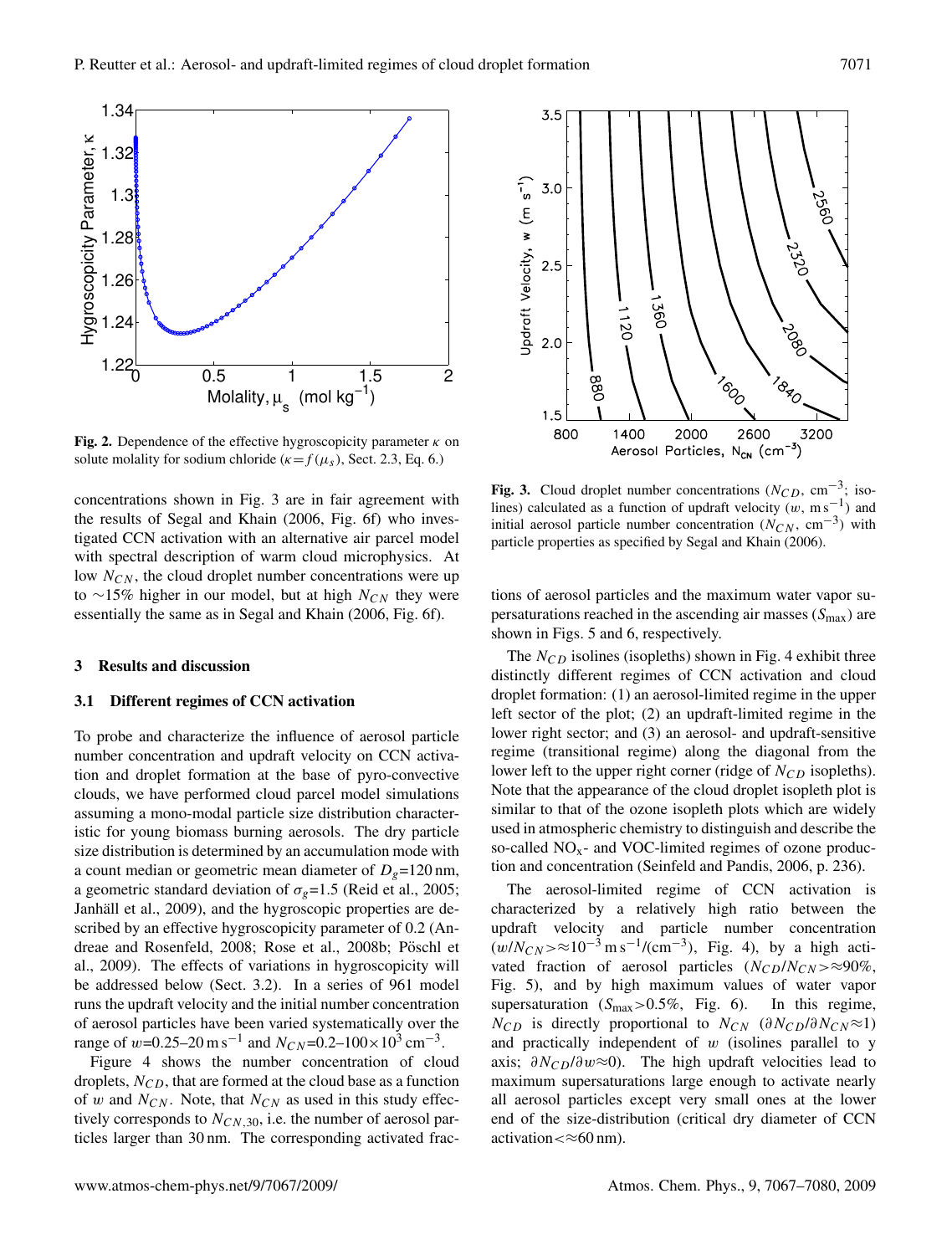

**Fig. 4.** Cloud droplet number concentrations ( $N_{CD}$ , cm<sup>-3</sup>; isolines) calculated as a function of updraft velocity (w, m s<sup>-1</sup>) and initial aerosol particle number concentration  $(N_{CN}, \text{cm}^{-3})$ . (a) linear scale; (b) log-log scale. Red dashed lines indicate the borders between different regimes defined by (∂ ln NCD/ ∂ ln w )/(∂ ln N<sub>CD</sub>/∂ ln N<sub>CN</sub>)=4 or 1/4, respectively. Blue dotted lines indicate approximate borders determined by  $w/N_{CN}$ .



**Fig. 5.** Fraction of activated aerosol particles  $(N_{CD}/N_{CN}, \%$ , isolines) calculated as a function of updraft velocity  $(w, ms^{-1})$  and initial aerosol particle number concentration  $(N_{CN}, \text{cm}^{-3})$ .

The updraft-limited regime is characterized by a relatively low ratio between the updraft velocity and particle number concentration  $(w/N_{CN} < \approx 10^{-4} \text{ m s}^{-1}/(\text{cm}^{-3}),$ Fig. 4), by a low activated fraction of aerosol particles  $(N_{CD}/N_{CN} \ll 20\%$ , Fig. 5), and by low maximum values of water vapor supersaturation  $(S_{\text{max}} < 0.2\%$ , Fig. 6). In this regime  $N_{CD}$  exhibits a linear dependence on w

 $(\partial N_{CD}/\partial w \approx 2 \times 10^3 \text{ cm}^{-3} / (\text{m s}^{-1}))$  and a very weak dependence on  $N_{CN}$  (small slope of isolines;  $\partial N_{CD}/\partial N_{CN} \approx 0.02$ ). Due to the relatively low updraft velocities and high aerosol concentrations, the maximum supersaturations are so small that only large particles in the upper half of the size distribution are activated (critical dry diameter $>\approx$ 120 nm). Under extremely low  $w/N_{CN}$  conditions, water would be taken up by aerosol particles, the supersaturation would be quenched and  $N_{CD}$  would drop to zero. E.g. for  $w=0.1 \text{ m s}^{-1}$ ,  $N_{CD}$  would still be increased by adding more particles up to  $N_{CN} \approx 1 \times 10^5 \text{ cm}^{-3}$ , but would drop to zero at  $N_{CN} > \approx 2 \times 10^5 \text{ cm}^{-3}$ . This "supersaturation-quenched regime" where an increase in  $N_{CN}$  would lead to a reduction of  $N_{CD}$ , can be regarded as a special sub-regime of the updraft limited-regime of CCN-activation. Note that a comparable sub-regime is also known in ozone chemistry: the  $NO<sub>x</sub>$ titration sub-regime in the VOCs-limited regime. In that subregime, increasing  $NO<sub>x</sub>$  leads to a decrease of ozone concentration. These similarities show the true color of nature beneath the complicated decoration, i.e., the similar principles underlying different physico-chemical processes in our environment.

The aerosol- and updraft-sensitive regime (transitional regime) is characterized by intermediate values of the ratio between the updraft velocity and particle number concentration ( $w/N_{CN} \approx 0.5 \times 10^{-3}$  m s<sup>-1</sup> cm<sup>3</sup>, Fig. 4), of the activated fraction of aerosol particles ( $N_{CD}/N_{CN} \approx 20-90\%$ , Fig. 5), and of the maximum values of water vapor supersaturation ( $S_{\text{max}} \approx 0.2 - 0.5\%$ , Fig. 6). In this regime  $N_{CD}$  exhibits non-linear dependences on both  $w$  and  $N_{CN}$  (strong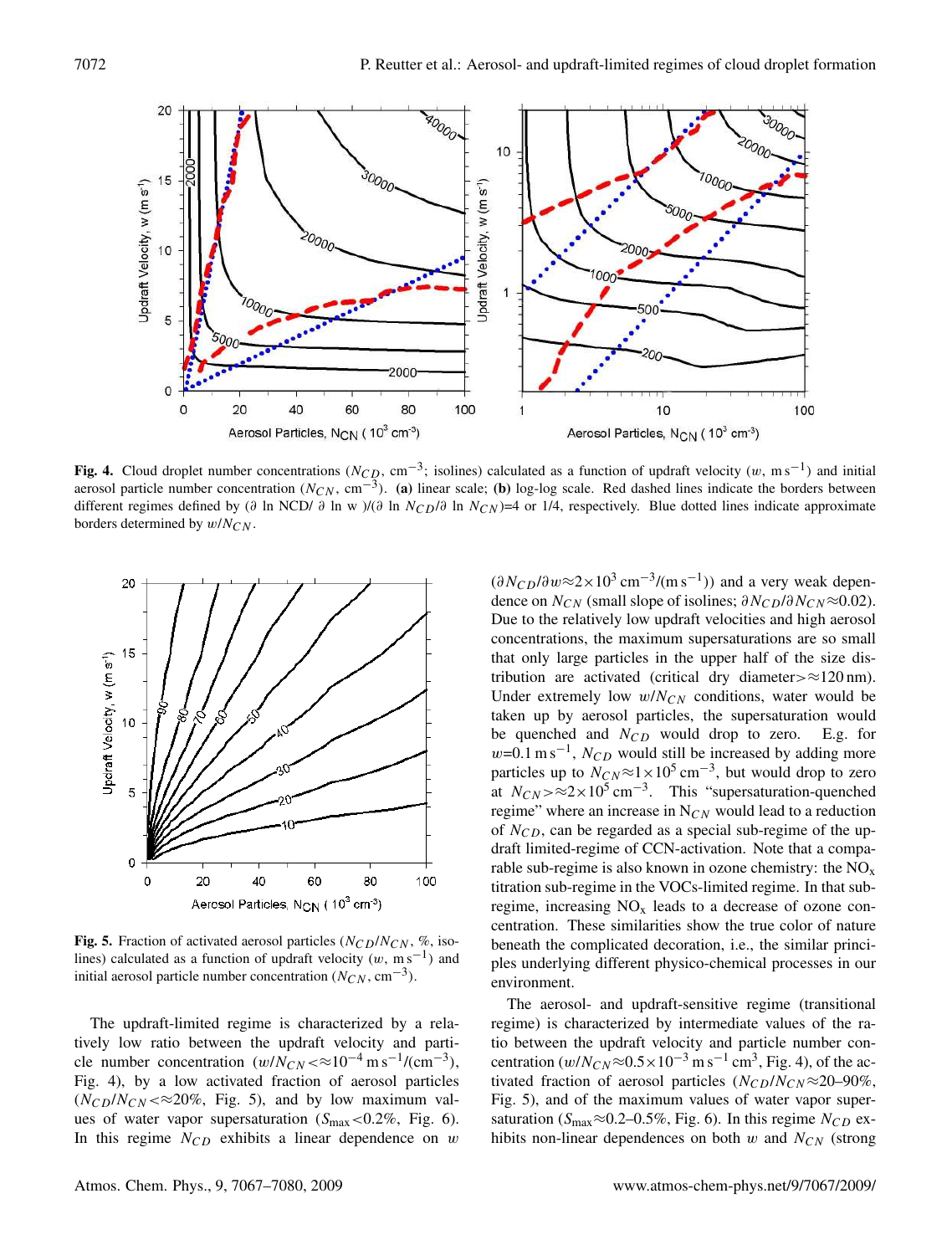curvature of isolines;  $\partial N_{CD}/\partial w \approx (0-2) \times 10^3 \text{ m s}^{-1} \text{ cm}^3$ ;  $\partial N_{CD}/\partial N_{CN} \approx 0.4$ –1). Depending on the maximum supersaturations, the critical dry diameter for CCN activation ranges from well below up to the maximum of the aerosol particle size distribution (∼60–120 nm).

In the discussions above and based on Fig. 4a, the borders between the three regimes were approximately defined by a constant  $w/N_{CN}$  ratio. More generally and more accurately, the borders between the regimes can be defined by the relative sensitivities of  $N_{CD}$  against changes in w and  $N_{CN}$ , ∂ ln  $N_{CD}/\partial \ln w \approx (\Delta N_{CD}/N_{CD})/(\Delta w/w)$ and ∂ ln  $N_{CD}/\partial$  ln  $N_{CN} \approx (\Delta N_{CD}/N_{CD})/(\Delta N_{CN}/N_{CN})$ . From model results, the relative sensitivity ratio  $RS=(\partial \ln N_{CD}/\partial \ln w)/(\partial \ln N_{CD}/\partial \ln N_{CN})$  can be calculated and used as a general parameter to quantitatively define and distinguish the different regimes of CCN activation.

For a wide range of pyro-convective conditions, the approximate borderlines  $(w/N_{CN} \approx 10^{-3}$  or  $10^{-4}$  m s<sup>-1</sup>/(cm<sup>-3</sup>)) are in fair agreement with the borderlines determined by the general method using  $RS=4$ or 1/4, respectively (Fig. 4a). At low updraft velocities, however, the influence of  $w$  is stronger than indicated by the approximate borderlines, i.e., the approximate borders of the transition regime deviated towards updraft limited regime (Fig. 4b).

In an earlier study, Twomey (1977) described the roles of updraft and aerosol number concentration by an analytical approximation of  $N_{CD} \propto N_{\text{CCN},1}^{2/(\alpha+2)} w^{3\alpha/(2\alpha+4)}$  where  $N_{\text{CCN},1}$ is the cumulative CCN concentration at 1% supersaturation, w is the updraft velocity and  $\alpha$  is the slope of CCN supersaturation spectrum in the log-log scale. For a fixed size distribution,  $N_{\text{CCN},1}$  is proportional to  $N_{CN}$  used in this study. According to the analytical approximation, the  $N_{CD}$  isolines (isopleths) should be linear in a log-log plot. Thus we also plotted the  $N_{CD}$  isolines on a log-log scale as shown in Fig. 4b. For either aerosol-limited or updraftlimited regimes, the isolines can be approximated by linear lines with different slope. However, over the whole range of  $N_{\text{CCN},1}$  and w, the isoline is obviously non-linear. This means the Twomey approximation with fixed  $\alpha$  is not applicable over the whole investigated range of conditions.

The key features of the three regimes of CCN activation illustrated in Figs. 4–6 are not specific for young biomass burning aerosols and pyro-convective conditions but likely to apply also for other types of aerosols and meteorological conditions. This was confirmed by sensitivity studies with different aerosol size distributions ( $D_g$ =60–200 nm;  $\sigma_g$ =1.2– 2.0). Moreover, Su et al. (2009) found the same type of regimes in their simulations based on particle size distributions and  $\kappa$  values measured in polluted mega-city air of Beijing, and the same applies for pristine rainforest aerosols (Gunthe et al., 2009a) with different proportions of nucleation, Aitken, accumulation, and coarse mode particles. Un-



**Fig. 6.** Maximum supersaturation (S<sub>max</sub>, %, isolines) calculated as a function of updraft velocity  $(w, m s^{-1})$  and initial aerosol particle number concentration ( $N_{CN}$ , cm<sup>-3</sup>).

der these different conditions, the levels of isolines change but the shape stays the same. Just like in ozone chemistry, the existence of  $NO<sub>x</sub>$ - and VOCs-limited regimes can be generalized but the quantitative relations have to be adjusted to different conditions.

In the atmosphere, aerosol-limited conditions of CCN activation with high updraft velocities and low aerosol concentrations may occur in deep convection of clean air over tropical oceans and remote continental regions, as well as in thunderstorms in maritime air over land with strong vertical forcing of clean air masses (Murphey et al., 2005). Updraft-limited CCN activation with low updraft velocities and high aerosol concentrations is likely to occur in shallow convection of polluted air over locations or regions with strong sources of aerosols such as biomass burning and fossil fuel combustion in agricultural regions and mega-cities (Mönkkönen et al., 2005; Molina et al., 2007; Zhang et al., 2008; Rose et al., 2008; Wiedensohler et al., 2009). Aerosoland updraft-sensitive (transitional) conditions of CCN activation can occur in a wide range of regions and meteorological situations with low/moderate updraft velocities and aerosol concentrations (shallow convection in moderately polluted continental air), as well as in the high updraft velocities and aerosol concentrations typical for pyro-convection.

In comparison to our model results, the observed aerosolcloud droplet relations reported by Ramanathan et al. (2001a) would lie at the border between updraft-limited and transitional regimes of CCN activation (Fig. 7), corresponding to updraft velocities around  $\sim 0.5 \text{ m s}^{-1}$ . Note, however, that the reported relations are characteristic for marine rather than pyro-convective conditions, which may limit the comparability. Model investigations using typical marine aerosol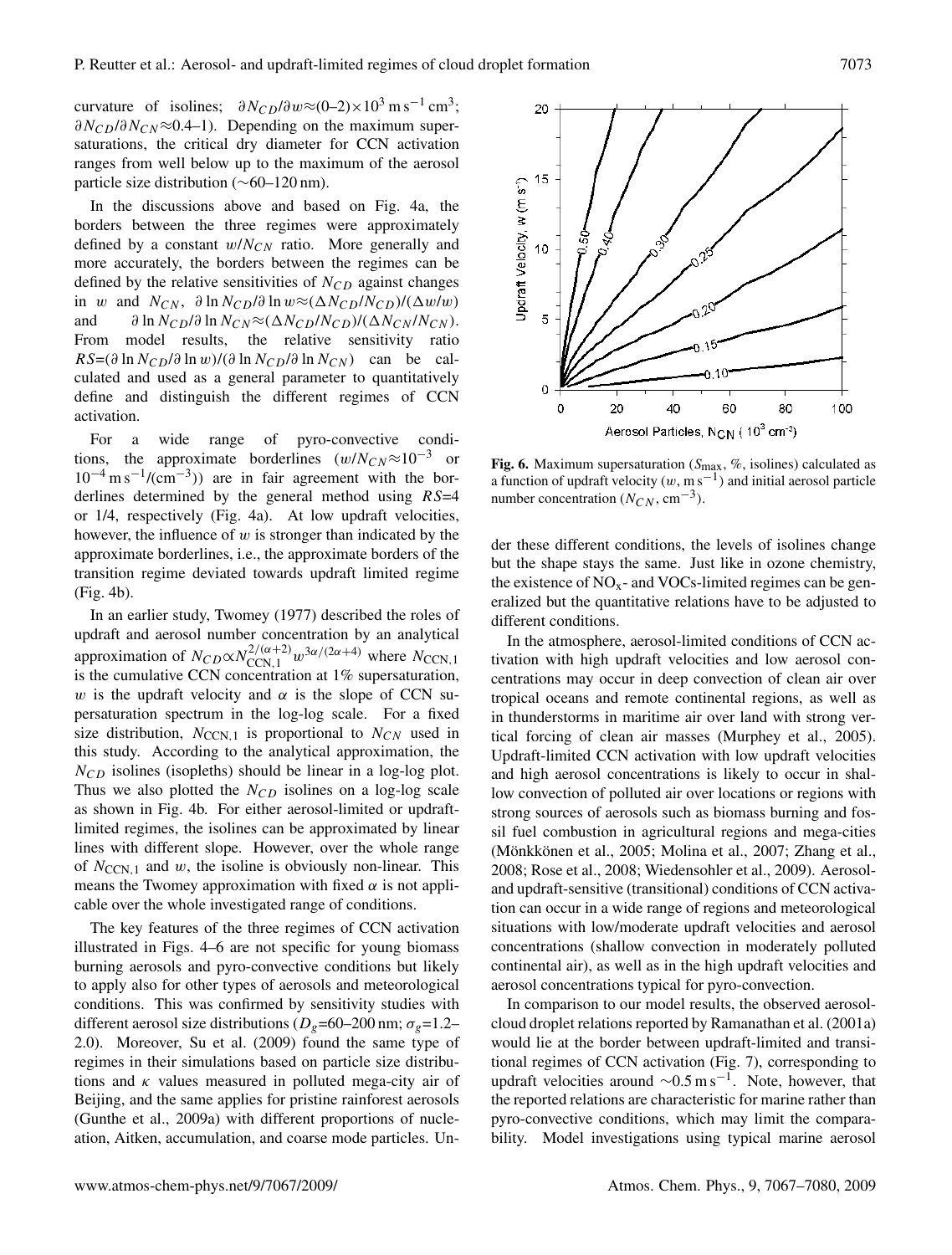properties are under way and will be presented and discussed elsewhere (Gunthe et al., 2009b). Nevertheless, first results indicate that the regimes are not very different.

For pyro-convective clouds with  $w \approx 5-20 \text{ m s}^{-1}$  and  $N_{CN} \approx 10^4 - 10^5 \text{ cm}^{-3}$ , our model results indicate very high droplet number concentrations at the cloud base  $(N_{CD} \approx (0.5-4) \times 10^4 \text{ cm}^{-3}$ ; Fig. 4). The corresponding maximum water vapor supersaturations and activated fractions of aerosol particles are in the range of 0.2–0.5% and 20– 80%, respectively (Figs. 5 and 6). The activated particle fractions are substantially higher than assumed in earlier model studies of pyro-convective clouds (5%, Trentmann et al., 2006). However, the linear extrapolation of our results to extreme pyro-convective conditions  $(N_{CN} = 4 \times 10^5 \text{ cm}^{-3})$ ,  $w=20 \text{ m s}^{-1}$ ) is consistent with the results of Chuang et al. (1992:  $S_{\text{max}} = 0.15\%, N_{CD}/N_{CN} = 16\%$ ).

When an aerosol particle is activated to a cloud droplet, the remaining fraction of the aerosol particles is transported as interstitial aerosol in the pyro-cloud. Unless they are scavenged by impaction with hydrometeors, they will be released into the atmosphere in the outflow region of the pyrocloud, which can be as high as the upper troposphere or the lower stratosphere (e.g., Fromm et al., 2005). To quantify the number of aerosol particles in the outflow region of pyroclouds, full three-dimensional simulations of pyro-clouds are required that take into account the interaction of aerosol particles and hydrometeors. Combining pyro-convective modeling activities (e.g., Trentmann et al., 2006; Luderer et al., 2007) with the investigation of aerosol-cloud interactions in convective clouds (e.g., Ekman et al., 2008) should help to better quantify the amount of aerosol deposited in the UT/LS region by pyro-convection.

## **3.2 Aerosol particle hygroscopicity and size distribution**

To probe and characterize the influence of aerosol particle hygroscopicity and size distribution on CCN activation at the base of pyro-convective clouds, we have performed additional cloud parcel simulations for exemplary points in the three different regimes of CCN activation (aerosol-limited; updraft-limited; transitional; Fig. 4). In Sect. 3.2.1 we address the relative importance of the particle size distribution and hygroscopicity. In Sect. 3.2.2 we investigate and discuss hygroscopicity effects in more detail.

# **3.2.1 Relative sensitivities**

Based on cloud parcel model simulations, Feingold (2003) proposed a linear regression method to calculate the relative sensitivity of one parameter (i.e. cloud-top effective radius) against the other parameters (variables). McFiggans et al. (2006) have also used this method to calculate the sensitivities of cloud droplet concentrations on other parameters, defining sensitivity  $S(X_i)=\partial \ln N_{CD}/\partial \ln X_i$  where  $X_i$  is the investigated parameter affecting  $N_{CD}$ , i.e.,  $N_{CN}$ ,  $D_g$ ,  $\sigma_g$ , w



**Fig. 7.** The thick line labeled "Composite scheme" is obtained from a composite theoretical parameterization that fits the INDOEX aircraft data for the Arabian Sea (Ramanathan et al., 2001a, and equations for the line can be found in the Appendix A of Ramanathan et al., 2001b). The colored points are obtained from the same cloud parcel model simulations as shown in Fig. 4. The colors indicated the regimes determined by the  $w/N_{CN}$  ratio.

or the mass fraction of ammonium sulphate  $\varepsilon$  as a proxy of particle hygroscopicity. To calculate, for example,  $S(N_{CN})$ they plotted all values of  $N_{CD}(N_{CN}, D_g, \sigma_g, w, \varepsilon)$ , i.e.,  $N_{CD}$  calculated as a function of variable values of  $N_{CN}$ ,  $D_g$ ,  $\sigma_{\varrho}$ , w and  $\varepsilon$  against  $N_{CN}$  on a log-log scale. Then a linear regression was appliedand the slope of the fit line was taken as  $S(N_{CN})$ .

When this method was applied in the supersaturationquenched regime where  $N_{CD}$  approaches zero (in case of very high  $N_{CN}$  and/or  $D_g$  values), ln  $N_{CD}$  values approaching  $-\infty$  can strongly influence and distort the slope of the linear fit. To avoid this problem, we used modified method in which all values of  $N_{CD}$  calculated at a given value of  $X_i$ were averaged prior to fitting. Then the averaged values of  $N_{CD}$  were plotted against  $X_i$  on a log-log scale and linearly fitted. Since this method gives averaged values of relative sensitivities, we denote it with  $\overline{S}(N_{CN})$ .

In the sensitivity studies, we used the same model setup and input parameters as detailed above (Sect. 3.1) to investigate three cases in different regimes, i.e. one in updraftlimited regime  $(w=5 \text{ m s}^{-1}, N_{CN}=8\times10^{4} \text{ cm}^{-3})$ , one in aerosol-limited regime  $(w=15 \text{ m s}^{-1}, N_{CN}=1\times10^{4} \text{ cm}^{-3})$ and another one in the transitional regime  $(w=10 \text{ m s}^{-1})$ ,  $N_{CN}$ =5 × 10<sup>4</sup> cm<sup>-3</sup>). For each of the three investigated combinations of w and  $N_{CN}$  we varied the size distribution and hygroscopicity parameters as follows:  $D_g$ =60–200nm,  $\sigma_g$ =1.2–2.0, and  $\kappa$ =0.005–0.6.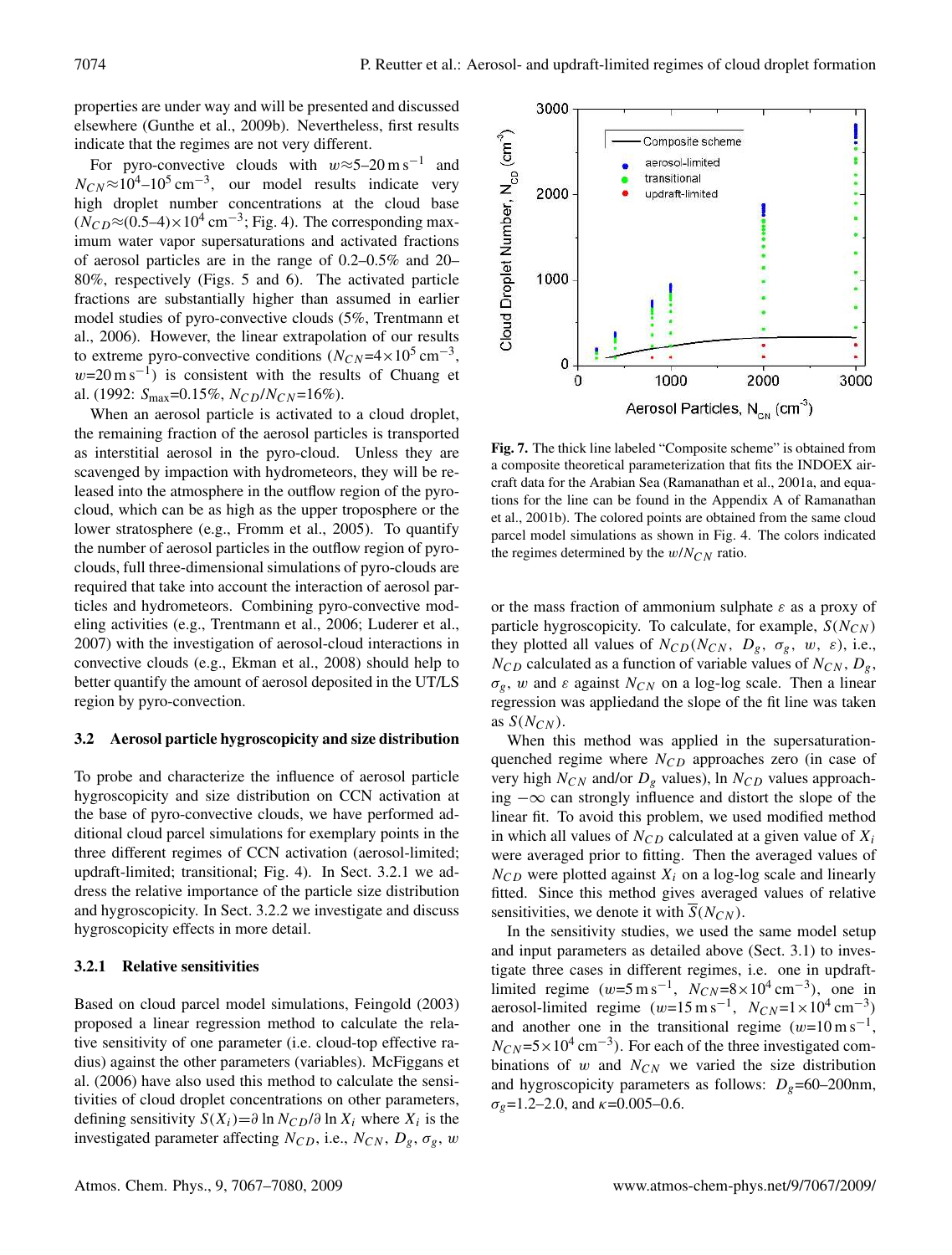**Table 1.** Average relative sensitivities of  $N_{CD}$  on  $X_i$ ,  $S(X_i)=\partial \ln N_{CD}/\partial \ln X_i$  (where  $X_i$  is one of  $D_g$ ,  $\sigma_g$  and  $\kappa$ ).

|            | Aerosol-                   |                              | Updraft-                   |
|------------|----------------------------|------------------------------|----------------------------|
|            | limited regime             | Transitional regime          | limited regime             |
|            | $(S_{\text{max}} > 0.5\%)$ | $(S_{\text{max}}=0.2-0.5\%)$ | $(S_{\text{max}} < 0.2\%)$ |
| $D_g$      | 0.39                       | 0.45                         | 0.32                       |
| $\sigma_g$ | $-0.50$                    | $-0.91$                      | $-0.92$                    |
| К          | 0.15                       | 0.17                         | 0.13                       |
|            |                            |                              |                            |

The three regimes are (a) aerosol-limited regime  $(w=15 \text{ m s}^{-1})$ and  $N_{CN} = 1 \times 10^4 \text{ cm}^{-3}$ ; (b) transitional regime  $(w=10 \text{ m s}^{-1})$ and  $N_{CN} = 5 \times 10^4 \text{ cm}^{-3}$ ; (c) updraft-limited regime (w=5 m s<sup>-1</sup>) and  $N_{CN} = 8 \times 10^4 \text{ cm}^{-3}$ ). The ranges of  $X_i$  are  $D_g = 60 - 200 \text{ nm}$ ,  $\sigma_g$ =1.2–2.0 and hygroscopicity parameter  $\kappa$ =0.005–0.6.

As shown in Table 1,  $S(X_i)$  is positive for  $D_g$  and  $\kappa$  in all the regimes. This is because larger particles or more hygroscopic particles have a lower critical supersaturation. Across all regimes of CCN activation, the sensitivity of  $N_{CD}$  against particle size,  $\overline{S}(D_{\varrho})$ , is two to three times higher than the sensitivity against chemical composition,  $\overline{S}(\kappa)$ . This is consistent with the relative sensitivity of  $s_c$  on  $D_g$  and  $\kappa$ , in which  $(\partial \ln s_c / \partial D_g) / (\partial \ln s_c / \partial \kappa) = 3.$ 

The sign of  $\overline{S(\sigma_g)}$  is negative because the tail of the distribution at large sizes results in activation of larger droplets, reducing supersaturation and  $N_{CD}$  values. For both  $S(D_g)$ and  $\overline{S}(\kappa)$  the deviations between the aerosol-limited, transitional and updraft limited scenarios agreed to within  $\pm 15\%$ . In contrast,  $\overline{S}(\sigma_g)$  in the aerosol-limited scenario was by a factor of 1.8 lower than in the transitional and updraft-limited scenarios. The sensitivities determined in our case study for the aerosol limited regime are very similar to the values reported by McFiggans et al. 2006 for their polluted case  $(3000 \text{ cm}^{-3} > N_{CN} > 1000 \text{ cm}^{-3}).$ 

As  $N_{CD}$  is a function of five parameters  $(N_{CN}, w, D_g, \sigma_g)$ and  $\kappa$ ),  $S(X_i)=\partial \ln N_{CD}/\partial \ln X_i$  can also be influenced by each of the parameters. As mentioned above, the sensitivities calculated in this section represent just an average sensitivity estimate. In the following section we explore how the relatively low average sensitivity against  $\kappa$  varies under different conditions.

# **3.2.2 Hygroscopicity effects**

We studied the chemical effects on  $N_{CD}$ , i.e.  $S(\kappa)$ , in different aerosol chemical composition conditions (different  $\kappa$  conditions) for the three regimes. The same model setup and input parameters are used as detailed above (Sect. 3.1) and only  $\kappa$  was varied from 0.005 to 0.6, covering the full range of effective hygroscopicity parameters reported for CCN in continental air (Sect. 2.2, Andreae and Rosenfeld, 2008 and references therein).



**Fig. 8.** Dependence of cloud droplet number concentrations  $(N_{CD}, \text{ cm}^{-3}, \text{ black})$  and maximum supersaturations  $(S_{\text{max}},$ %, red) on aerosol particle hygroscopicity (κ=0.005–0.6): **(a)** aerosol-limited regime  $(w=15 \text{ m s}^{-1}$  and  $N_{CN} = 1 \times 10^4 \text{ cm}^{-3}$ ; **(b)** aerosol- and updraft-sensitive (transitional) regime  $(w=10 \text{ m s}^{-1})$ and  $N_{CN}$ =5×10<sup>4</sup> cm<sup>-3</sup>); (c) updraft-limited regime (w=5 m s<sup>-1</sup>) and  $N_{CN} = 8 \times 10^4 \text{ cm}^{-3}$ ).

Figure 8a shows the model results of  $N_{CD}$  and  $S_{\text{max}}$ for exemplary conditions in the aerosol-limited regime  $(w=15 \text{ m s}^{-1}, N_{CN}=1\times10^{4} \text{ cm}^{-3})$ . Under these conditions and for aerosol particles of medium or high hygroscopicity  $(k \ge 0.2)$ , the cloud droplet number concentration is practically independent of  $\kappa$  (plateau level in Fig. 8a). The relative sensitivities  $S(\kappa) = \partial \ln N_{CD}/\partial \ln \kappa \approx (\Delta N_{CD}/N_{CD})/(\Delta \kappa / \kappa)$ is ≤0.06, i.e., a ∼50% difference in  $\kappa$  would change  $N_{CD}$ by less than 3% (Table 2). For aerosol particles with low hygroscopicity (0.05  $\lt k \lt 0.2$ ), the dependence of  $N_{CD}$  on  $\kappa$  is still modest, with relative sensitivities  $S(\kappa)$  in the range of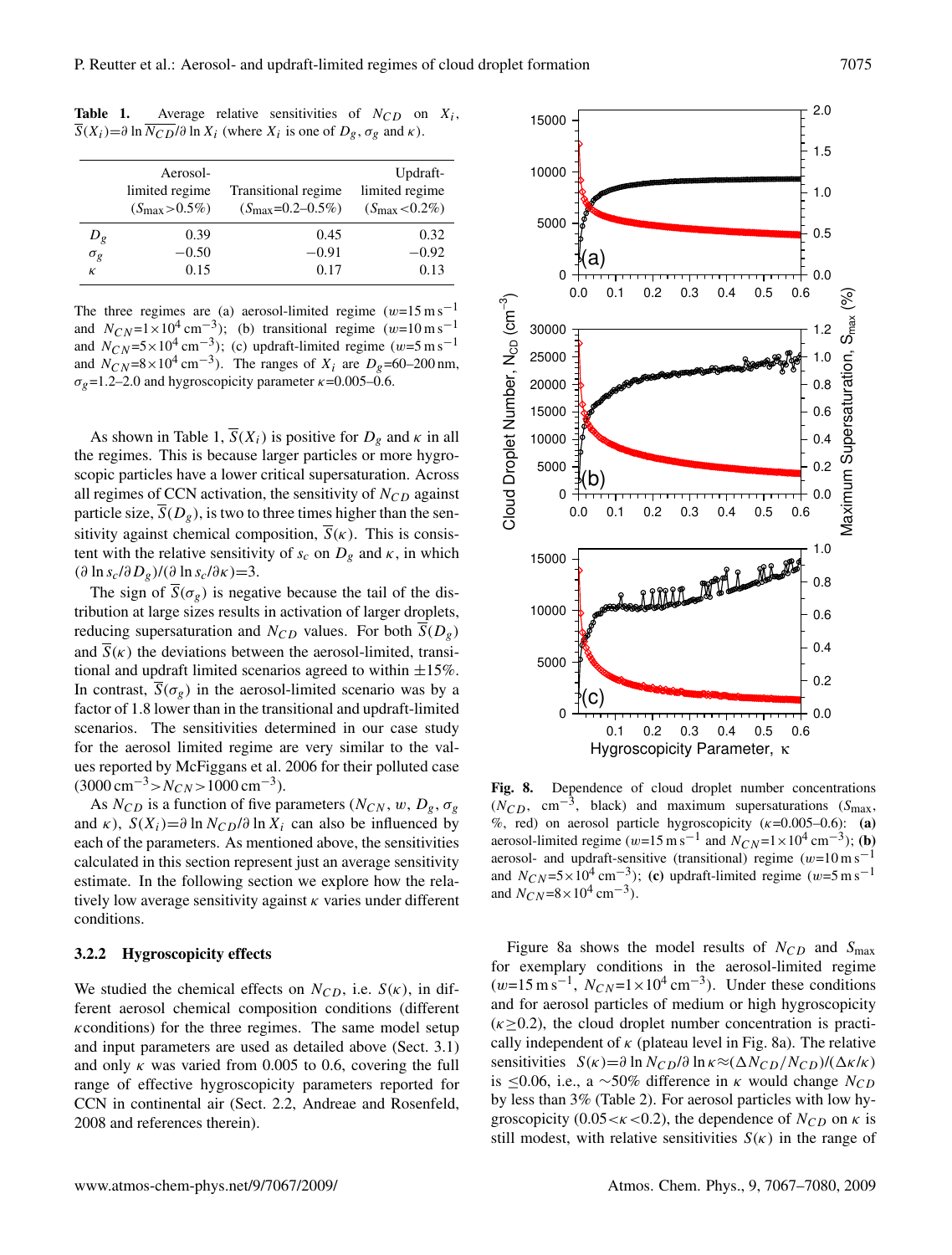|  |                                                   |  |  | <b>Table 2.</b> Relative sensitivities of the cloud droplet concentration $N_{CD}$ on the hygroscopicity parameter $\kappa$ , $S(\kappa) = \partial \ln N_{CD}/\partial \ln \kappa \approx$ |  |  |
|--|---------------------------------------------------|--|--|---------------------------------------------------------------------------------------------------------------------------------------------------------------------------------------------|--|--|
|  |                                                   |  |  | $(\Delta N_{CD}/N_{CD})/(\Delta \kappa/\kappa)$ in the aerosol-limited, transitional and updraft-limited regimes of CCN activation. Numerical values correspond                             |  |  |
|  | to the exemplary scenarios illustrated in Fig. 8. |  |  |                                                                                                                                                                                             |  |  |

| К     | Aerosol-limited regime<br>$(S_{\text{max}} > 0.5\%)$ |             | Transitional regime<br>$(S_{\text{max}}=0.2-0.5\%)$ |             | Updraft-limited regime<br>$(S_{\text{max}} < 0.2\%)$ |             |
|-------|------------------------------------------------------|-------------|-----------------------------------------------------|-------------|------------------------------------------------------|-------------|
|       | $N_{CD}$ , 10 <sup>3</sup> cm <sup>-3</sup>          | $S(\kappa)$ | $N_{CD}$ , 10 <sup>3</sup> cm <sup>-3</sup>         | $S(\kappa)$ | $N_{CD}$ , 10 <sup>3</sup> cm <sup>-3</sup>          | $S(\kappa)$ |
| 0.025 | 6.0                                                  | 0.50        | 14.0                                                | 0.50        | 8.0                                                  | 0.50        |
| 0.05  | 7.5                                                  | 0.23        | 16.5                                                | 0.22        | 9.6                                                  | 0.10        |
| 0.1   | 8.4                                                  | 0.12        | 19.0                                                | 0.21        | 10.2                                                 | 0.06        |
| 0.2   | 8.9                                                  | 0.06        | 21.0                                                | 0.10        | 10.5                                                 | 0.10        |
| 0.3   | 9.1                                                  | 0.03        | 22.0                                                | 0.08        | 11.0                                                 | 0.22        |
| 0.4   | 9.2                                                  | 0.02        | 23.0                                                | 0.11        | 13.0                                                 | 0.30        |
| 0.5   | 9.3                                                  | 0.02        | 24.0                                                | 0.14        | 13.3                                                 | 0.41        |

0.06–0.2. Only for particles with very low hygroscopicity ( $\kappa$ <0.05),  $N_{CD}$  depends strongly on  $\kappa$ . The relative sensitivities  $S(\kappa)$  are ≥0.2, i.e., a ~50% difference in  $\kappa$  would change  $N_{CD}$  by more than 10% (Table 2).

Figure 8b shows the model results for exemplary conditions in the transitional regime  $(w=10 \text{ m s}^{-1})$ ,  $N_{CN}$ =5×10<sup>4</sup> cm<sup>-3</sup>). The dependence of  $N_{CD}$  on  $\kappa$  is qualitatively similar to the aerosol-limited regime (Fig. 8a), but the relative sensitivities  $S(\kappa)$  are larger, i.e., differences in  $\kappa$  result in larger differences in  $N_{CD}$  and (Table 2). Note that at  $\kappa > 0.4$  the maximum supersaturation dropped below 0.2%, indicating a changeover into the updraft limited regime. At  $\kappa > 0.45$  strong wiggles/outliers in the curve of  $N_{CD}$  vs.  $\kappa$  indicate that the model resolution becomes a limiting factor under these conditions (low S, high  $N_{CN}$ ).

Figure 8c shows the model results for exemplary conditions in the updraft-limited regime  $(w=5 \text{ m s}^{-1})$ ,  $N_{CN} = 8 \times 10^4 \text{ cm}^{-3}$ . Again the dependence of  $N_{CD}$  on  $\kappa$  is qualitatively similar to the aerosol-limited regime (Fig. 8a), but the relative sensitivities  $S(\kappa)$  are smaller for particles with low hygroscopicity  $(0.05 < \kappa < 0.2)$  and larger for particles with medium or high hygroscopicity ( $\kappa \ge 0.2$ , Table 2). Note, however, that at  $\kappa \approx 0.12$  the maximum supersaturations drop already below 0.2% and strong wiggles/outliers in the curve of  $N_{CD}$  vs.  $\kappa$  indicate that the model resolution becomes a limiting factor.

Overall, the results summarized in Table 2 and Fig. 8 show that within the range of effective hygroscopicity parameters that is characteristic for continental atmospheric aerosols ( $\kappa \approx 0.05$ –0.6),  $N_{CD}$  does not strongly depend on the actual value of  $\kappa$ . As  $\kappa$  increases,  $S_{\text{max}}$  decreases which effectively leads to a buffering of  $N_{CD}$  (self-regulation as discussed by Feingold and Siebert, 2009). Only for aerosols with very low average hygroscopicity ( $\kappa$  <0.05, all regimes) and in the updraft-limited regime also for aerosols with higher than average hygroscopicity ( $\kappa > 0.3$ ,  $S_{\text{max}} < 0.2\%$ ) did the relative sensitivities  $S(\kappa)$  exceed values of ∼0.2, indicating that a 50% difference in  $\kappa$  would change  $N_{CD}$  by more than 10%. At  $\kappa$  <0.03 and in the updraft-limited regime at  $\kappa$  >0.5  $(S_{\text{max}} \le 0.1\%)$  the relative sensitivities  $S(\kappa)$  exceeded values of ∼0.4, indicating that a 50% difference in  $\kappa$  would change  $N_{CD}$  by more than 20%. These findings are consistent with earlier studies investigating the influence of aerosol chemical composition on CCN activation in cloud parcel models (e.g., Lance et al., 2004; Rissman et al., 2004; Ervens et al., 2005; Feingold and Siebert, 2009).

In another set of model simulations we added a coarse particle mode with  $D_{g,c}=5 \mu m$  and  $\sigma_{g,c}=1.3$ , and we assigned different fractions of  $N_{CN}$  to this mode ( $f_{N,c}=10^{-5}$ to 10<sup>-3</sup>; Reid et al., 2005; Liu et al., 2008; Janhäll et al., 2009). With  $f_{N,c}$ =10<sup>-5</sup> and in the aerosol-limited regime, the coarse particle mode had practically no influence on  $N_{CD}$  $(\Delta N_{CD}/N_{CD} \approx 0)$ . In the transitional regime  $\Delta N_{CD}/N_{CD}$  increased with decreasing S<sub>max</sub> up to ∼10% for  $f_{N,c}=10^{-4}$ and ~30% for  $f_{N,c}$ =10<sup>-3</sup>, respectively. At  $S_{\text{max}}$  <0.1% in the updraft-limited regime  $\Delta N_{CD}/N_{CD}$  exceeded ∼20% for  $f_{N,c}$ =10<sup>-4</sup> and ~70% for  $f_{N,c}$ =10<sup>-3</sup>, respectively.

Overall, the sensitivity studies show that the calculated relative changes in  $N_{CD}$  exceeded more than 20% only in the updraft limited regime. Since pyro-convective clouds are mostly outside the updraft-limited regime and because our model setup sensitive to small changes at very low supersaturations, we did not further investigate the influence of coarse mode particles on CCN activation in the updraft limited regime. Nevertheless, we suggest and intend to investigate this aspect further with model studies and observational data for polluted mega-city regions, which are often in the updraft limited regime. For this purpose, we also suggest and intend to apply models that enable assigning different hygroscopic properties to accumulation, Aitken and coarse mode particles (Gunthe et al., 2009a; Rose et al., 2008b; Wiedensohler et al., 2009). Moreover, potential kinetic limitations of water vapor uptake at the interface and into the bulk of aerosol particles have not been considered in the present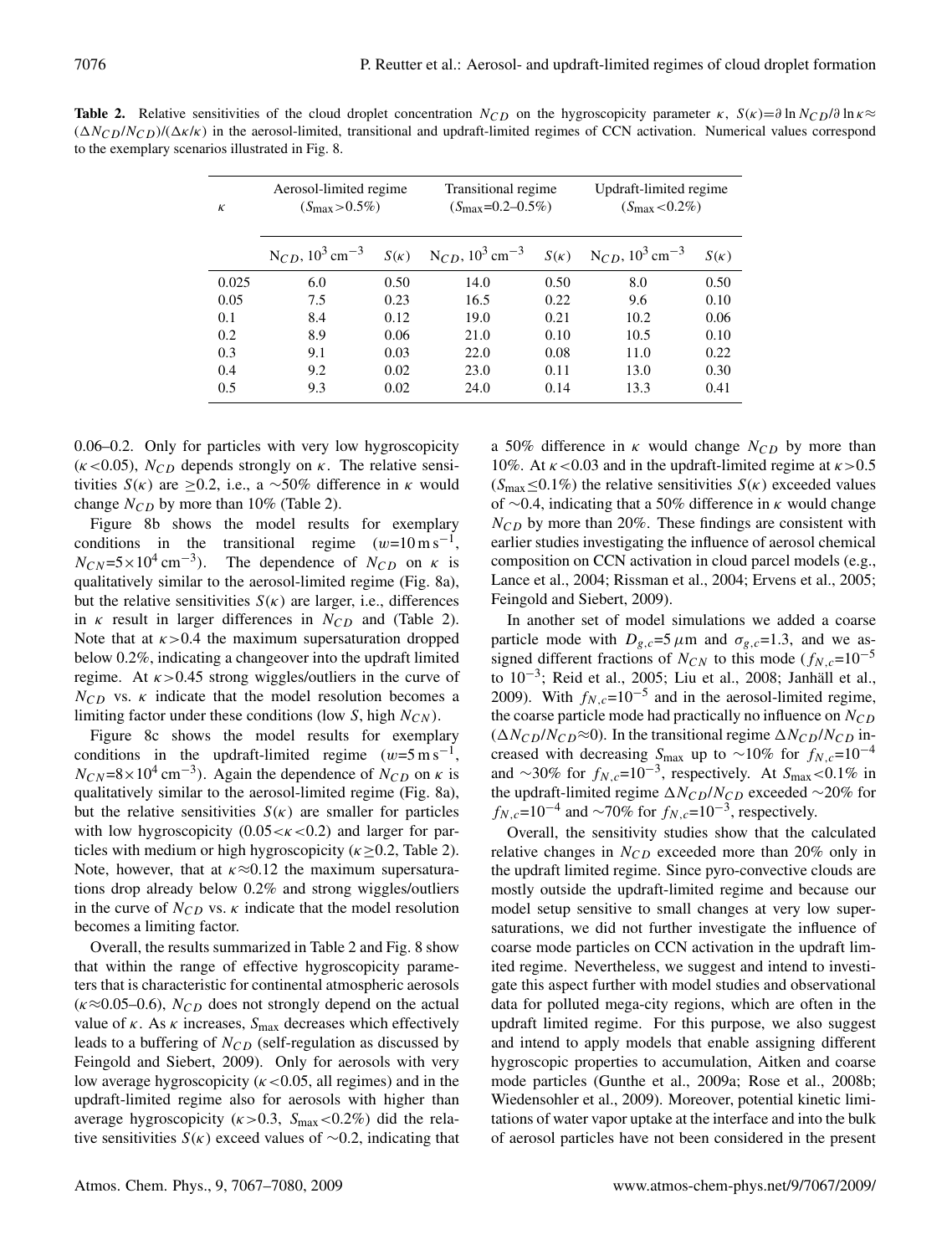study but need to be further explored and clarified (Nenes et al., 2001; Laaksonen et al., 2005; McFiggans et al., 2006; Pöschl et al., 2007, 2009; Engelhart et al., 2008; Ruehl et al., 2008; Asa-Awuku et al., 2009; Mikhailov et al., 2009; and references therein).

# **4 Conclusions**

Based on cloud parcel model simulations, we found that CCN activation and cloud droplet formation can be classified into three regimes roughly depending on the ratio between updraft velocity and particle number concentration  $(w/N_{CN})$ : (1) an aerosol-limited regime (high  $w/N_{CN}$ ), (2) an updraft-limited regime (low  $w/N_{CN}$ ) and (3) a transitional regime (intermediate  $w/N_{CN}$ ). The relative sensitivity ratio  $RS=(\partial \ln N_{CD}/\partial \ln w)/(\partial \ln N_{CD}/\partial \ln N_{CN})$  of 4:1 and 1:4 can used as a general parameter to quantitatively define and distinguish the different regimes of CCN activation.

Overall, the model results suggest that the variability of initial cloud droplet number concentration in convective clouds is mostly dominated by the variability of updraft velocity and aerosol particle number concentration in the accumulation mode. Coarse mode particles and the variability of particle composition expressed through the hygroscopicity parameter  $\kappa$  appear to play important roles only at very low supersaturation in the updraft-limited regime of CCN activation (in particular at  $S \leq 0.1\%$ ).

These conclusions are consistent with field measurements demonstrating that CCN number concentrations in pristine as well as in highly polluted continental air can be efficiently predicted with a constant average hygroscopicity parameter, whereby the relative deviations between modeled and measured CCN concentrations exceeded 50% only at very low supersaturations ( $\leq 0.1\%$ ; Rose et al., 2008b; Gunthe et al., 2009a). Thus, we suggest that further experimental and theoretical studies of CCN activation and cloud droplet formation should be focused primarily on the updraft-limited regime, low water vapor supersaturations and potential kinetic limitations of CCN activation.

*Acknowledgements.* This work has been supported by an International Max Planck Research School fellowship and by the the European integrated project on aerosol cloud climate and air quality interactions (No 036833-2, EUCAARI). We thank A. Seifert, M. Lawrence, S. Janhäll and D. Rosenfeld for helpful discussions.

The service charges for this open access publication have been covered by the Max Planck Society.

Edited by: V.-M. Kerminen

### **References**

Altaratz, O., Koren, I., Reisin, T., Kostinski, A., Feingold, G., Levin, Z., and Yin, Y.: Aerosols' influence on the interplay between condensation, evaporation and rain in warm cumulus cloud, Atmos. Chem. Phys., 8, 15–24, 2008,

http://www.atmos-chem-phys.net/8/15/2008/.

- Andreae, M. O., Artaxo, P., Fischer, H., Freitas, S. R., Gregoire, J.-M., Hansel, A., Hoor, P., Kormann, R., Krejci, R., Lange, L., Lelieveld, J., Lindinger, W., Longo, K., Peters, W., de Reus, M., Scheeren, B., Silva Dias, M. A. F., Ström, J., van Velthofen, P. F. J., and Williams, J.: Transport of biomass burning smoke to the upper troposphere by deep convection in the equatorial region, Geophys. Res. Lett., 28, 951–954, 2001.
- Andreae, M. O., Rosenfeld, D., Artaxo, P., Costa, A. A., Frank, G. P., Longo, K. M., and Silva-Dias, M. A. F.: Smoking Rain Clouds over the Amazon, Science, 303, 1337–1342, 2004.
- Andreae, M. O. and Rosenfeld, D.: Aerosol-cloudprecipitation interactions. Part 1: The nature and sources of cloud-active aerosols, Earth Sci. Rev., 89, 13–41, doi:10.1016/j.earscirev.2008.03.001, 2008.
- Asa-Awuku, A., Engelhart, G. J., Lee, B. H., Pandis, S. N., and Nenes, A.: Relating CCN activity, volatility, and droplet growth kinetics of -caryophyllene secondary organic aerosol, Atmos. Chem. Phys., 9, 795–812, 2009,

http://www.atmos-chem-phys.net/9/795/2009/.

- Chuang, C. C., Penner, J. E., and Edwards, L. L.: Nucleation Scavenging of Smoke Particles and Simulated Drop Size Distributions over Large Biomass Fires, J. Atmos. Sci, 49(14), 1264–1275, 1992.
- Cubison, M. J., Ervens, B., Feingold, G., Docherty, K. S., Ulbrich, I. M., Shields, L., Prather, K., Hering, S., and Jimenez, J. L.: The influence of chemical composition and mixing state of Los Angeles urban aerosol on CCN number and cloud properties, Atmos. Chem. Phys., 8, 5649–5667, 2008,
- http://www.atmos-chem-phys.net/8/5649/2008/. Diehl, K., Simmel, M., and Wurzler, S.: Numerical sensitivity studies on the impact of aerosol properties and drop freezing modes on the glaciation, microphysics, and dynamics of clouds, J. Geo-
- phys. Res., 111, D07202, doi:10.1029/2005JD005884, 2006. Diehl, K., Simmel, M., and Wurzler, S.: Effects of drop freezing on microphysics of an ascending cloud parcel under biomass burning conditions, Atmos. Environ., 41, 303–314, 2007.
- Ekman, A. M. L., Krejci, R., Engstrom, A., Ström, J., de Reus, M., Williams, J., and Andreae, M. O.: Do organics contribute to small particle formation in the Amazonian upper troposphere?, Geophys. Res. Lett., 35, L17810, doi:10.1029/2008GL034970, 2008.
- Ervens, B., Feingold, G., and Kreidenweis, S. M.: The influence of water soluble organic carbon on cloud drop number concentration, J. Geophys. Res., 110, D18211, doi:10.1029/2004JD005634, 2005.
- Engelhart, G. J., Asa-Awuku, A., Nenes, A., and Pandis, S. N.: CCN activity and droplet growth kinetics of fresh and aged monoterpene secondary organic aerosol, Atmos. Chem. Phys., 8, 3937–3949, 2008,

http://www.atmos-chem-phys.net/8/3937/2008/.

Feingold, G.: Modeling of the first indirect effect: Analysis of measurement requirements, Geophys. Res. Lett., 19, p. 1997, doi:10.1029/2003GL017967, 2003.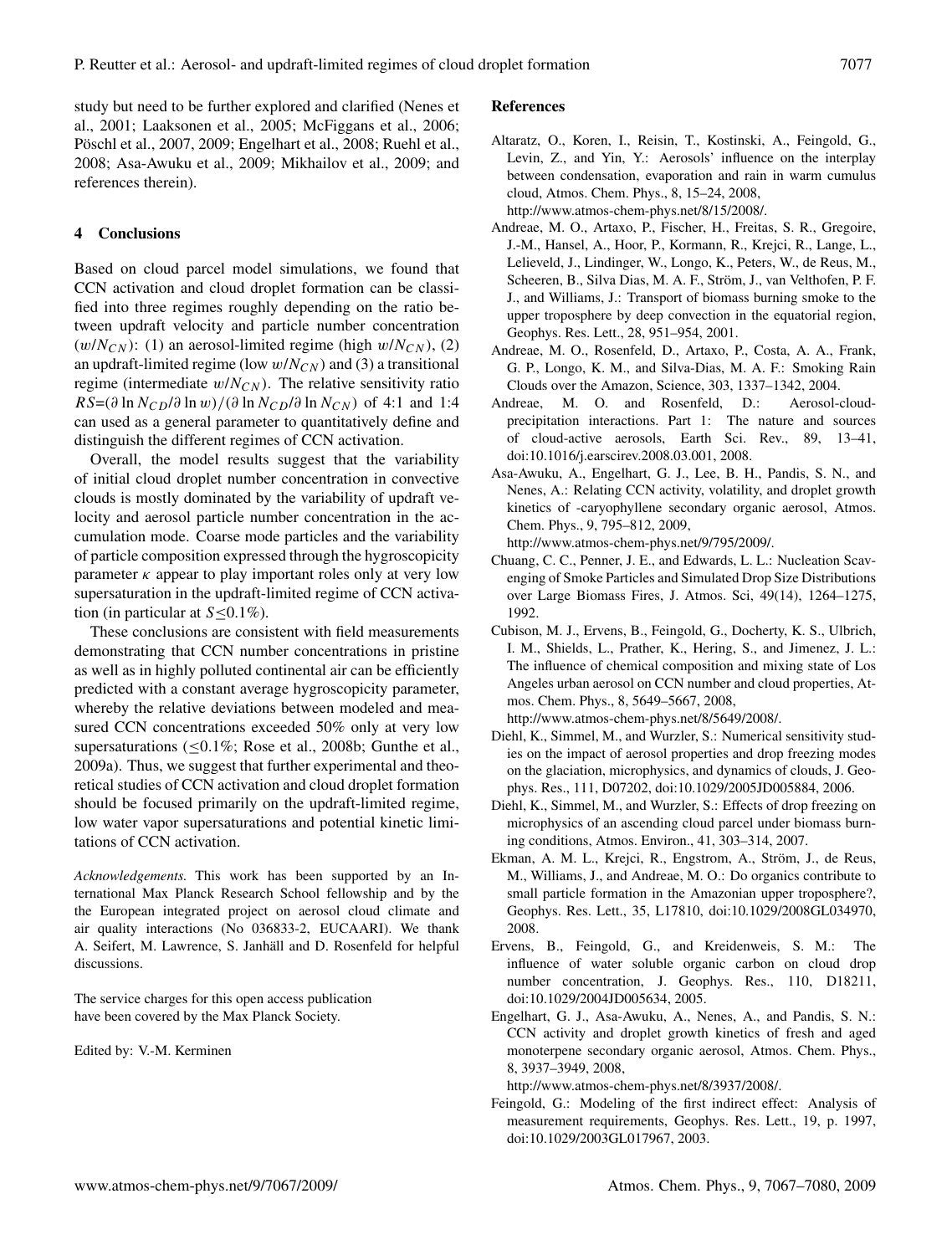- Feingold, G. and Siebert, H.: Cloud-aerosol interactions from the micro to cloud scale, edited by: Heintzenberg, J. and Charlson, R. J., MIT Press, Cambridge, 319–338, 2009.
- Fromm, M., Alfred, J., Hoppel, K., Hornstein, J., Bevilacqua, R., Shettle, E., Servranckx, R., Li, Z., and Stocks., B.: Observations of boreal forest fire smoke in the stratosphere by POAM III, SAGE II, and lidar in 1998, Geophys. Res. Lett., 27(9), 1407– 1410, 2000.
- Fromm, M. and Servranckx, R.: Transport of forest fire smoke above the tropopause by supercell convection, Geophys. Res. Lett., 30(10), 1542, doi:10.1029/2002GL016820, 2003.
- Fromm, M., Bevilacqua, R., Servranckx, R., Rosen, J., Thayer, J. P., Herman, J., and Larko, D.: Pyro-cumulonimbus injection of smoke to the stratosphere: Observations and impact of a super blowup in northwestern Canada on 3–4 August 1998, J. Geophys. Res., 110, D08205, doi:10.1029/2004JD005350, 2005.
- Gunthe, S. S., King, S. M., Rose, D., Chen, Q., Roldin, P., Farmer, D. K., Jimenez, J. L., Artaxo, P., Andreae, M. O., Martin, S. T., and Pöschl, U.: Cloud condensation nuclei in pristine tropical rainforest air of Amazonia: size-resolved measurements and modeling of atmospheric aerosol composition and CCN activity, Atmos. Chem. Phys. Discuss., 9, 3811–3870, 2009a,

http://www.atmos-chem-phys-discuss.net/9/3811/2009/.

- Gunthe, S., Su, H., Pöschl, U., et al.: Aerosol- and updraft-limited regimes of CCN activation over blue and green oceans, in preparation, 2009b.
- Hegg, D. A.: Dependence of Marine Stratocumulus Formation on Aerosols, Geophys. Res. Lett., 26(10), 1429–1432, 1999.
- Helsper, C., Fissan, H. J., Muggli, J., and Scheidweiler, A.: Particle number distribution of aerosols from test fires, J. Atmos. Sci., 11, 439–446, 1980.
- Hjelmfelt, M. R., Farley, R. D., and Chen, P. C. S.: A preliminary numerical study into the effects of coal development on cloud and precipitation processes in the Northern Great Plains, J. Appl. Meteorol., 17(6), 846–857, 1978.
- IAPSAG: WMO/IUGG International Aerosol Precipitation Science Assessment Group (IAPSAG) Report: Aerosol Pollution Impact on Precipitation: A Scientific Review, Geneva, World Meteorological Organization, 482 pp., 2007.
- IPCC: Climate Change 2007: The Physical Science Basis. Contribution of Working Group I to the Fourth Assessment Report of the Intergovernmental Panel on Climate Change, edited by: Solomon, S., Qin, D., Manning, M., Chen, Z., Marquis, M., Averyt, K., Tignor, M., and Miller, H. L., Cambridge University Press, Cambridge and New York, 996 pp., 2007.
- Janhäll, S., Andreae, M. O., and Pöschl, U.: Biomass burning aerosol emissions from vegetation fires: particle number and mass emission factors and size distributions, Atmos. Chem. Phys. Discuss., 9, 17183–17217, 2009,

http://www.atmos-chem-phys-discuss.net/9/17183/2009/.

- Jiang, H. J., Wang, B., Goya, K., Hocke, K., Eckermann, S. D., Ma, J., Wu, D. L., and Read W. G.: Geographical distribution and interseasonal variability of tropical deep convection: UARS MLS observations and analyses, J. Geophys. Res., 109, D03111, doi:10.1029/2003JD003756, 2004.
- Kivekas, N., Kerminen, V. M., Anttila, T., Korhonen, H., Lihavainen, H., Komppula, M., and Kulmala, M.: Parameterization of cloud droplet activation using a simplified treatment of the aerosol number size distribution, J. Geophys Res., 113(D15),

D15207, doi:10.1029/2007JD009485, 2008.

- Khain, A. P., BenMoshe, N., and Pokrovsky, A.: Factors determining the impact of aerosols on surface precipitation from clouds: An attempt at classification, J. Atmos. Sci., 65, 1721–1748, 2008.
- Kreidenweis, S. M., Petters, M. D., and Chuang, P. Y.: Cloud particle precursors, in: Clouds in the perturbed climate system – their relationship to energy balance, atmospheric dynamics, and precipitation, edited by: Heintzenberg, J. and Charlson, R. J., MIT Press, Cambridge, 291–317, 2009.
- Köhler, H.: The nucleus in the growth of hygroscopic droplets, T. Faraday Soc., 32, 1152–1161, 1936.
- Laaksonen, A., Vesala, T., Kulmala, M., Winkler, P. M., and Wagner, P. E.: Commentary on cloud modelling and the mass accommodation coefficient of water, Atmos. Chem. Phys., 5, 461–464, 2005,

http://www.atmos-chem-phys.net/5/461/2005/.

- Lance, S., Nenes, A., and Rissman, T. A.: Chemical and dynamical effects on cloud droplet number: Implications for estimates of the aerosol indirect effect, J. Geophys. Res., 109(D22), D22208, doi:10.1029/2004JD004596, 2004.
- Liu, S.,Hu, M., Wu, Z., Wehner, B., Wiedensohler, A., and Cheng, Y.: Aerosol number size distribution and new particle formation at a rural/coastal site in Pearl River Delta (PRD) of China, Atmos. Environ., 42, 6275–6283, 2008.
- Lohmann, U., Broekhuizen, K., Leatich, R. Shantz, and Abbatt, J.: How efficient is cloud droplet formation of organic aerosols, Geophys. Res. Lett., 31, L05108, doi:10.1029/2003GL018999, 2004.
- Luderer, G., Trentmann, J., Winterrath, T., Textor, C., Herzog, M., Graf, H. F., and Andreae, M. O.: Modeling of biomass smoke injection into the lower stratosphere by a large forest fire (Part II): sensitivity studies, Atmos. Chem. Phys., 6, 5261–5277, 2006, http://www.atmos-chem-phys.net/6/5261/2006/.
- McFiggans, G., Artaxo, P., Baltensperger, U., Coe, H., Facchini, M. C., Feingold, G., Fuzzi, S., Gysel, M., Laaksonen, A., Lohmann, U., Mentel, T. F., Murphy, D. M., O'Dowd, C. D., Snider, J. R., and Weingartner, E.: The effect of physical and chemical aerosol properties on warm cloud droplet activation, Atmos. Chem. Phys., 6, 2593–2649, 2006, http://www.atmos-chem-phys.net/6/2593/2006/.
- Mikhailov, E., Vlasenko, S., Martin, S. T., Koop, T., and Pöschl, U.: Amorphous and crystalline aerosol particles interacting with water vapor – Part 1: Microstructure, phase transitions, hygroscopic growth and kinetic limitations, Atmos. Chem. Phys. Discuss., 9, 7333–7412, 2009,

http://www.atmos-chem-phys-discuss.net/9/7333/2009/.

Molina, L. T., Kolb, C. E., de Foy, B., Lamb, B. K., Brune, W. H., Jimenez, J. L., Ramos-Villegas, R., Sarmiento, J., Paramo-Figueroa, V. H., Cardenas, B., Gutierrez-Avedoy, V., and Molina, M. J.: Air quality in North America's most populous city overview of the MCMA-2003 campaign, Atmos. Chem. Phys., 7, 2447–2473, 2007,

http://www.atmos-chem-phys.net/7/2447/2007/.

Mönkkönen, P., Koponen, I. K., Lehtinen, K. E. J., Hämeri, K., Uma, R., and Kulmala, M.: Measurements in a highly polluted Asian mega city: observations of aerosol number size distribution, modal parameters and nucleation events, Atmos. Chem. Phys., 5, 57–66, 2005,

http://www.atmos-chem-phys.net/5/57/2005/.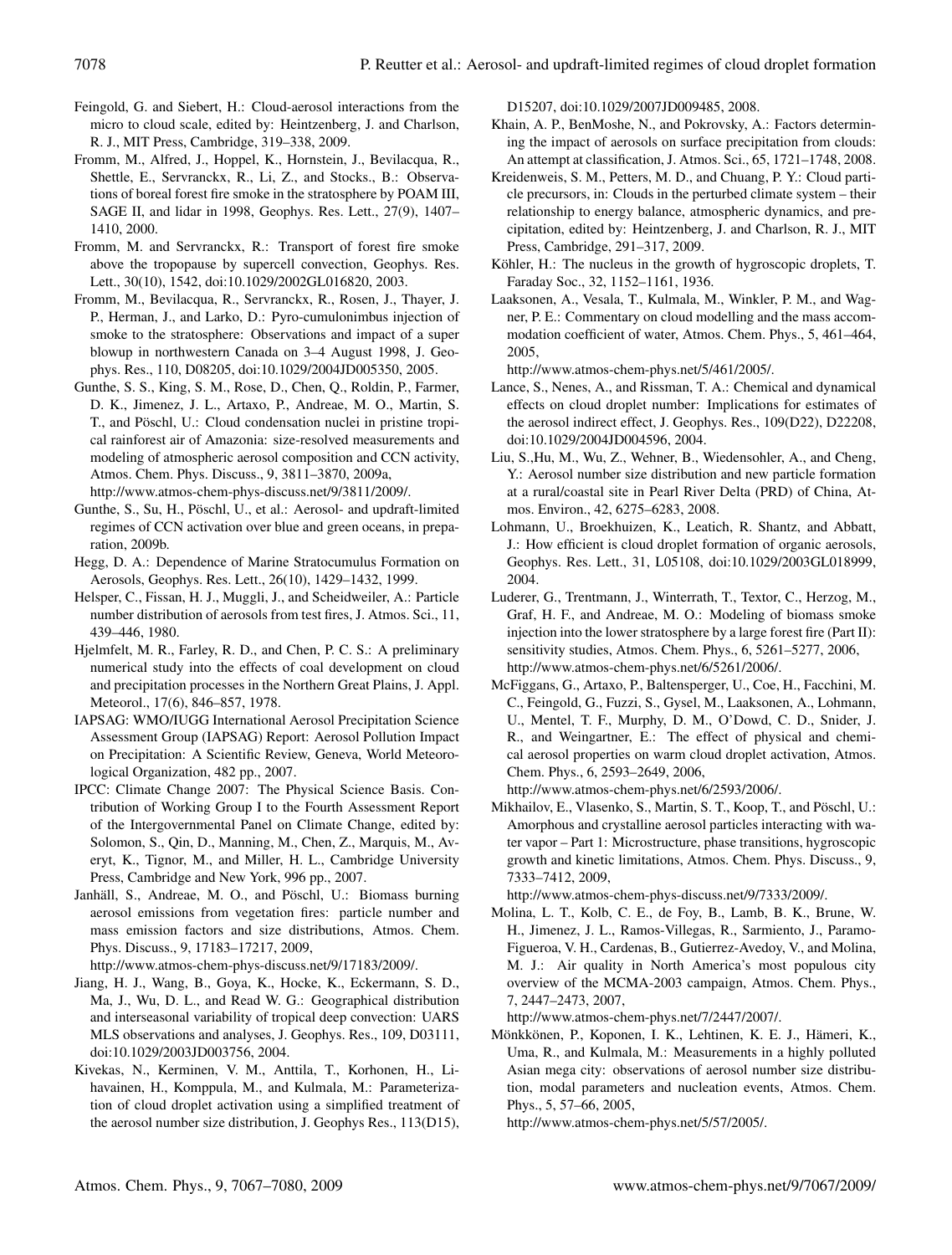- Murphey, H. V., Wakimoto, R. M., Flamant, C., and Kingsmill., D. E.: Dryline on 19 June 2002 during IHOP. Part I: Airborne Doppler and LEANDRE II Analyses of the Thin Line Structure and Convection Initiation, Mon. Weather Rev., 134, 406–430, 2006.
- Nenes, A., Ghan, S., Abdul-Razzak, H., Chuang, P. Y., and Seinfeld, J. H.: Kinetic limitations on cloud droplet formation and impact on cloud albedo, Tellus, 53(2), 133–149, 2001.
- Penner, J. E., Dong, X., and Chen, Y.: Observational evidence of a change in radiative forcing due to the indirect aerosol effect, Nature, 427, 231–234, 2004.
- Petters, M. D. and Kreidenweis, S. M.: A single parameter representation of hygroscopic growth and cloud condensation nucleus activity, Atmos. Chem. Phys., 7, 1961–1971, 2007, http://www.atmos-chem-phys.net/7/1961/2007/.
- Phillips, V. T. J., Donner, L. J., and Garner, S. T.: Nucleation processes in deep convection simulated by a cloud-system-resolving model with double-moment bulk microphysics, J. Atmos. Sci., 64, 738–761, 2007.
- Pitzer, K. S. and Mayorga, G.: Thermodynamics of electrolytes. II. Acitivity and osmotic coefficients for strong electrolytes with one or both ions univalent, J. Phys. Chem., 77, 2300–2308, 1973.
- Pöschl, U., Rudich, Y., and Ammann, M.: Kinetic model framework for aerosol and cloud surface chemistry and gas-particle interactions – Part 1: General equations, parameters, and terminology, Atmos. Chem. Phys., 7, 5989–6023, 2007,
- http://www.atmos-chem-phys.net/7/5989/2007/. Pöschl, U., Rose, D., and Andreae M. O.: Climatologies of cloud-
- related aerosols Part 2: Particle hygroscopicity and cloud condensation nucleus activity, in: Clouds in the perturbed climate system – Their relationship to energy balance, atmospheric dynamics, and precipitation, edited by: Heintzenberg, J. and Charlson, R. J., MIT Press, Cambridge, 58–72, 2009.
- Posselt, R. and Lohmann, U.: Influence of Giant CCN on warm rain processes in the ECHAM5 GCM, Atmos. Chem. Phys., 8, 3769– 3788, 2008,

http://www.atmos-chem-phys.net/8/3769/2008/.

- Pruppacher, H. R. and Klett, J. D.: Microphysics of clouds and precipitation, Kluwer Academics Publishers, 1997.
- Ramanathan, V., Crutzen, P. J., Kiehl, J. T., and Rosenfeld, D.: Aerosols, Climate, and the Hydrological Cycle, Science, 294, 2119–2124, 2001a.
- Ramanathan, V., Crutzen, P. J., Lelieveld, J., et al.: Indian Ocean Experiment: An integrated analysis of the climate forcing and effects of the great Indo-Asian haze, J. Geophys. Res., 106, 28371– 28398, 2001b.
- Reid, J. S. and Hobbs, P. V.: Physical and optical properties of young smoke from individual biomass fires in Brazil, J. Geophys. Res., 103, 32013–32030, 1998.
- Reid, J. S., Koppmann, R., Eck, T. F., and Eleuterio, D. P.: A review of biomass burning emissions part II: intensive physical properties of biomass burning particles, Atmos. Chem. Phys., 5, 799– 825, 2005,

http://www.atmos-chem-phys.net/5/799/2005/.

Rissmann, T. A., Nenes, A., and Seinfeld, J. H.: Chemical amplification (or dampening) if the Towmey effect: Conditions derived from droplet activation theory, J. Atmos. Sci., 61(8), 919–930, 2004.

- Robinson, R. A. and Stokes, R. H.: Electrolyte Solutions, (revised), London: Butterworth, 1959.
- Rose, D., Gunthe, S. S., Mikhailov, E., Frank, G. P., Dusek, U., Andreae, M. O., and Pöschl, U.: Calibration and measurement uncertainties of a continuous-flow cloud condensation nuclei counter (DMT-CCNC): CCN activation of ammonium sulfate and sodium chloride aerosol particles in theory and experiment, Atmos. Chem. Phys., 8, 1153–1179, 2008a, http://www.atmos-chem-phys.net/8/1153/2008/.
- Rose, D., Nowak, A., Achtert, P., Wiedensohler, A., Hu, M., Shao, M., Zhang, Y., Andreae, M. O., and Pöschl, U.: Cloud conden-
- sation nuclei in polluted air and biomass burning smoke near the mega-city Guangzhou, China – Part 1: Size-resolved measurements and implications for the modeling of aerosol particle hygroscopicity and CCN activity, Atmos. Chem. Phys. Discuss., 8, 17343–17392, 2008b,

http://www.atmos-chem-phys-discuss.net/8/17343/2008/.

- Rosenfeld, D.: Suppression of rain and snow by urban and industrial air pollution, Science, 287(5459), 1793–1796, 2000.
- Rosenfeld, D.: Aerosols, clouds, and climate, Science, 312, 1323– 1324, 2006.
- Rosenfeld, D., Fromm, M., Trentmann, J., Luderer, G., Andreae, M. O., and Servranckx, R.: The Chisholm firestorm: observed microstructure, precipitation and lightning activity of a pyrocumulonimbus, Atmos. Chem. Phys., 7, 645–659, 2007, http://www.atmos-chem-phys.net/7/645/2007/.
- Rosenfeld, D., Lohmann, U., Raga, G. B., O'Dowd, C. D., Kulmala, M., Fuzzi, S., Reissell, A., and Andreae, M. O., Flood or drought: How do aerosols affect precipitation?, Science, 321, 1309–1313, 2008.
- Ruehl, C. R., Chuang, P. Y., and Nenes, A.: How quickly do cloud droplets form on atmospheric particles?, Atmos. Chem. Phys., 8, 1043–1055, 2008,

http://www.atmos-chem-phys.net/8/1043/2008/.

- Segal, Y. and Khain, A.: Dependence of droplet concentration on aerosol conditions in different cloud types: Application to droplet concentration parameterization of aerosol conditions, J. Geophys. Rev., 111, D15204, doi:10.1029/2005JD006561, 2006.
- Seinfeld, J. H. and Pandis, S. N.: Atmospheric chemistry and physics, Wiley & Sons, 2006.
- Simmel, M. and Wurzler, S.: Condensation and activation in sectional cloud microphysical models, Atmos. Res., 80, 218–236, 2005.
- Simmel, M., Trautmann, T., and Tetzlaff, G.: Numerical solution of the stochastic collection equation – comparison of the Linear Discrete Method with other methods, Atmos. Res., 61, 135–148, 2002.
- Su, H., Reutter, P., Trentmann, J., Rose, D., Gunthe, S., Simmel, M., Nowak, A., Wiedensohler, A., Achtert, P., Hu, M., Shao, M., Zhang, Y. H., Zhu, T., and Pöschl, U.: Cloud parcel modelling of CCN activation in megacity air based on observations from Beijing, Geophys. Res. Abstracts, Vol. 11, EGU2009-11107-2, 2009
- Trentmann, J., Luderer, G., Winterrath, T., Fromm, M. D., Servranckx, R., Textor, C., Herzog, M., Graf, H.-F., and Andreae, M. O.: Modeling of biomass smoke injection into the lower stratosphere by a large forest fire (Part I): reference simulation, Atmos. Chem. Phys., 6, 5247–5260, 2006, http://www.atmos-chem-phys.net/6/5247/2006/.